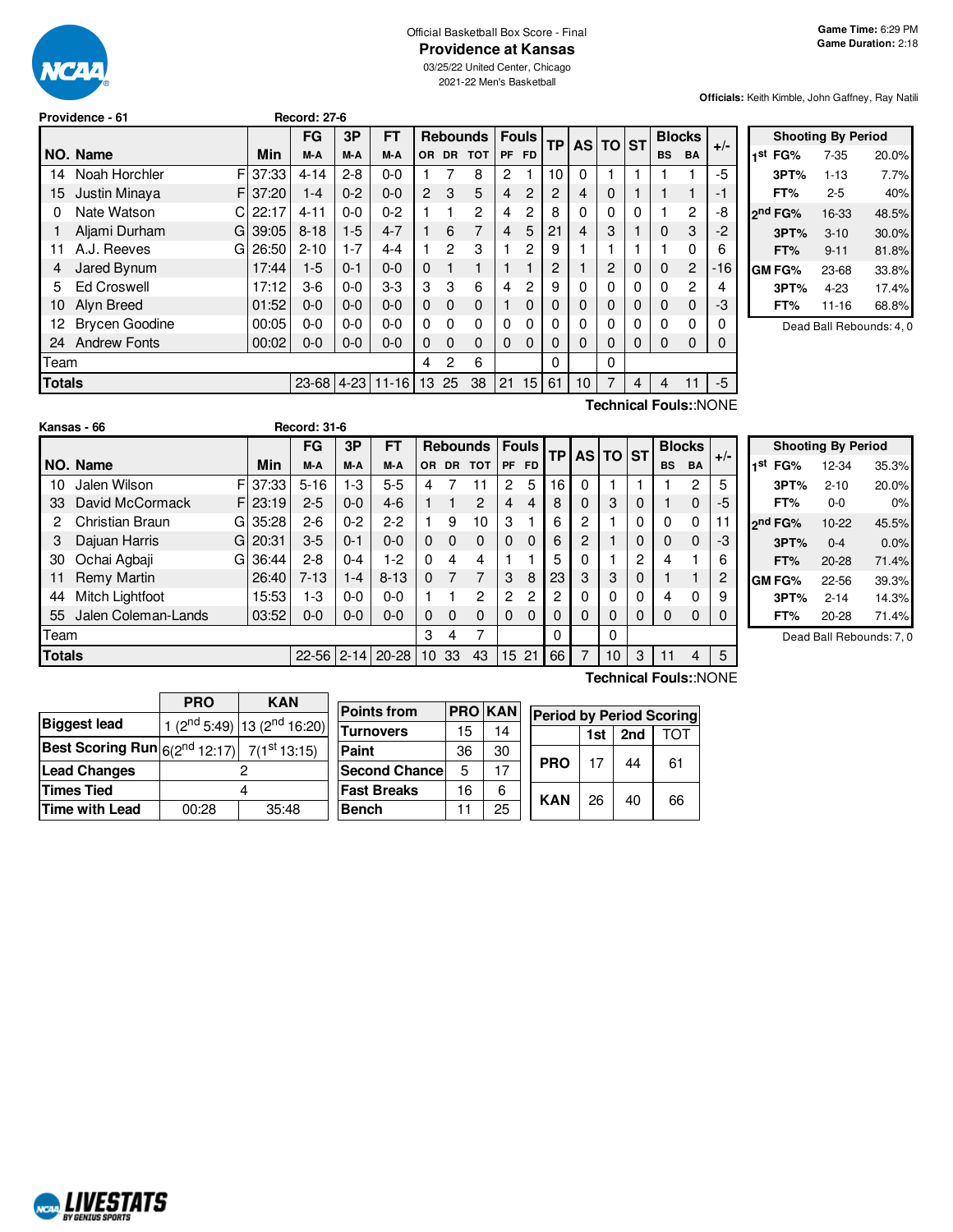

03/25/22 United Center, Chicago 2021-22 Men's Basketball

**Officials:** Keith Kimble, John Gaffney, Ray Natili

## **Period 1**

| <b>Quarter Starters:</b> |                                                                        |            |              |              |                                      |                                                              |
|--------------------------|------------------------------------------------------------------------|------------|--------------|--------------|--------------------------------------|--------------------------------------------------------------|
| <b>KAN</b>               | 2 Braun C                                                              | 3 Harris D | 10 Wilson J  |              | 30 Agbaji O                          | 33 McCormack D                                               |
| <b>PRO</b>               | 0 Watson N                                                             | 1 Durham A | 11 Reeves A  |              | 14 Horchler N                        | 15 Minaya J                                                  |
| <b>Game Time</b>         | <b>KAN</b>                                                             |            | <b>Score</b> | <b>Diff</b>  |                                      | <b>PRO</b>                                                   |
| 20:00                    | 33 MCCORMACK D jumpball lost                                           |            |              |              | 0 WATSON N jumpball won              |                                                              |
| 19:40                    |                                                                        |            |              |              |                                      | 0 WATSON N 2pt FG outside the paint, hook shot missed        |
| 19:35                    | 30 AGBAJI O defensive rebound (1)                                      |            |              |              |                                      |                                                              |
| 19:16                    | 10 WILSON J 3pt FG, jump shot missed                                   |            |              |              |                                      |                                                              |
| 19:12                    | 2 BRAUN C offensive rebound (1)                                        |            |              |              |                                      |                                                              |
| 19:04                    | 3 HARRIS D 2pt FG second chance in the paint, driving layup<br>made(2) |            | $2 - 0$      | $\mathbf{2}$ |                                      |                                                              |
| 18:51                    | 30 AGBAJI O steal (1)                                                  |            |              |              | 14 HORCHLER N turnover bad pass (1)  |                                                              |
| 18:51                    | 30 AGBAJI O turnover out of bounds (1)                                 |            |              |              |                                      |                                                              |
| 18:30                    |                                                                        |            |              |              |                                      | 15 MINAYA J 3pt FG from turnover, jump shot missed           |
| 18:28                    | defensive rebound (3)                                                  |            |              |              |                                      |                                                              |
| 18:04                    | 33 MCCORMACK D 2pt FG in the paint, layup missed                       |            |              |              |                                      |                                                              |
| 18:01                    |                                                                        |            |              |              | 11 REEVES A defensive rebound (1)    |                                                              |
| 17:57                    |                                                                        |            |              |              | 11 REEVES A 3pt FG, jump shot missed |                                                              |
| 17:54                    | 10 WILSON J defensive rebound (1)                                      |            |              |              |                                      |                                                              |
| 17:51                    | 2 BRAUN C foul offensive (1 - 1)                                       |            |              |              | 1 DURHAM A foul drawn (1)            |                                                              |
| 17:51                    | 2 BRAUN C turnover offensive (1)                                       |            |              |              |                                      |                                                              |
| 17:32                    |                                                                        |            | $2 - 2$      | 0            | made $(2)$                           | 1 DURHAM A 2pt FG from turnover in the paint, driving layup  |
| 17:19                    | 2 BRAUN C 2pt FG in the paint, driving layup missed                    |            |              |              |                                      |                                                              |
| 17:19                    |                                                                        |            |              |              | defensive rebound (2)                |                                                              |
| 16:50                    |                                                                        |            |              |              |                                      | 0 WATSON N 2pt FG in the paint, floating jump shot blocked   |
| 16:50                    | 30 AGBAJI O block (1)                                                  |            |              |              |                                      |                                                              |
| 16:42                    | 33 MCCORMACK D defensive rebound (1)                                   |            |              |              |                                      |                                                              |
| 16:44                    | 2 BRAUN C 2pt FG fast break in the paint, dunk, made (2)               |            | 4-2          | $\mathbf{2}$ |                                      |                                                              |
| 16:44                    | 3 HARRIS D assist (1)                                                  |            |              |              |                                      |                                                              |
| 16:10                    |                                                                        |            |              |              | 11 REEVES A 3pt FG, jump shot missed |                                                              |
| 16:02                    |                                                                        |            |              |              | 15 MINAYA J offensive rebound (1)    |                                                              |
| 16:02                    |                                                                        |            |              |              |                                      | 15 MINAYA J 2pt FG second chance in the paint, layup blocked |
| 16:02                    | 30 AGBAJI O block (2)                                                  |            |              |              |                                      |                                                              |
| 16:01                    | 30 AGBAJI O defensive rebound (2)                                      |            |              |              |                                      |                                                              |
| 15:56                    | 33 MCCORMACK D turnover lost ball (1)                                  |            |              |              | 11 REEVES A steal (1)                |                                                              |
| 15:52                    |                                                                        |            | 4-4          | 0            | driving layup made (2)               | 11 REEVES A 2pt FG fast break from turnover in the paint,    |
| 15:26                    | 33 MCCORMACK D 2pt FG in the paint, hook shot missed                   |            |              |              |                                      |                                                              |
| 15:23                    |                                                                        |            |              |              | 14 HORCHLER N defensive rebound (1)  |                                                              |
| 15:19                    |                                                                        |            |              |              | 1 DURHAM A 3pt FG, jump shot missed  |                                                              |
| 15:15                    | 10 WILSON J defensive rebound (2)                                      |            |              |              |                                      |                                                              |
| 15:10                    | 10 WILSON J 2pt FG in the paint, layup missed                          |            |              |              |                                      |                                                              |
| 15:06                    | 10 WILSON J offensive rebound (3)                                      |            |              |              |                                      |                                                              |
| 15:01                    | 30 AGBAJI O 3pt FG second chance, jump shot missed                     |            |              |              |                                      |                                                              |
| 14:57                    |                                                                        |            |              |              | 1 DURHAM A defensive rebound (1)     |                                                              |
| 14:52                    |                                                                        |            |              |              |                                      | 1 DURHAM A 2pt FG in the paint, floating jump shot missed    |
| 14:47                    |                                                                        |            |              |              | 1 DURHAM A offensive rebound (2)     |                                                              |

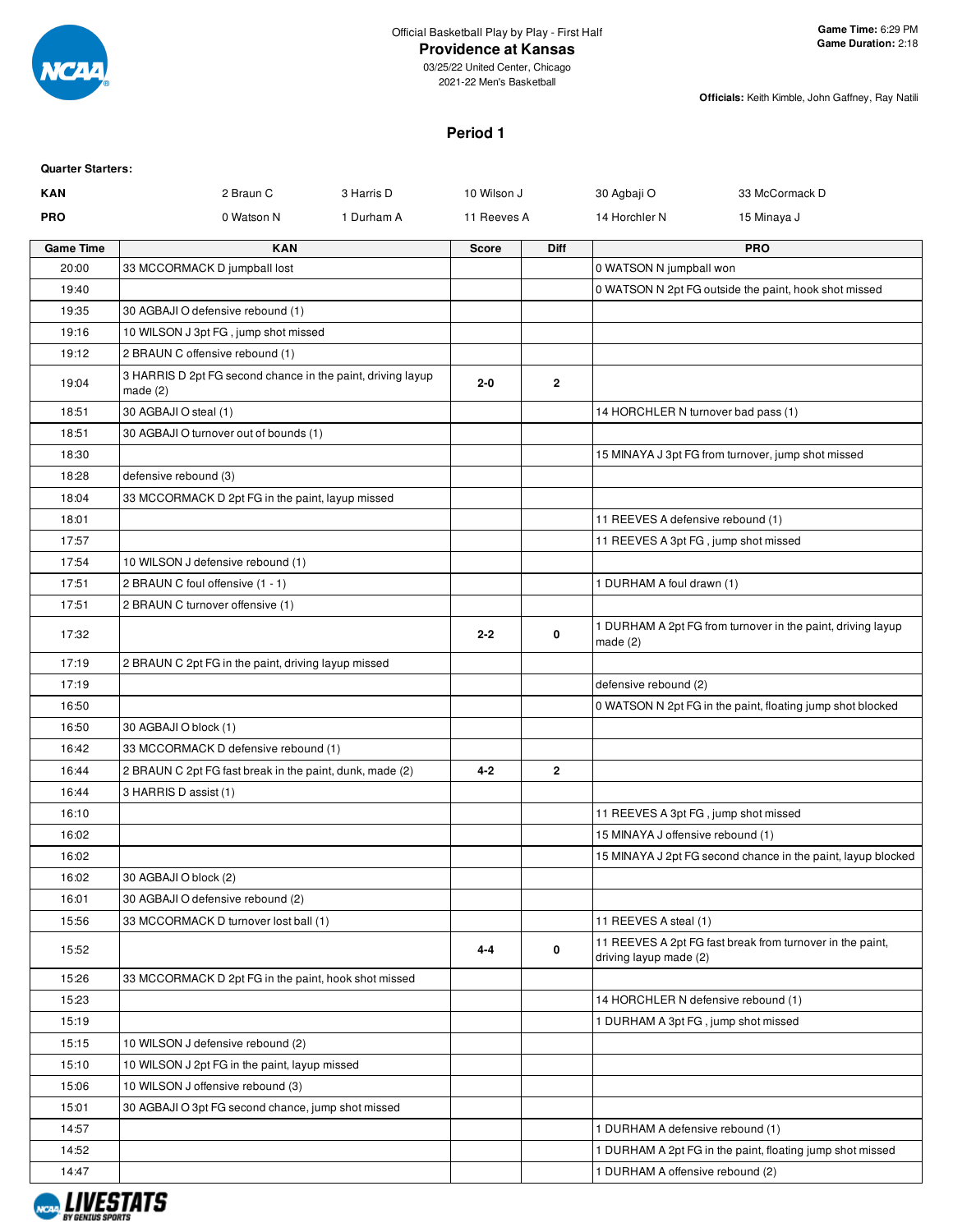

|                  |                                                                                |               |                | Officials: Keith Kimble, John Gaffney, Ray Natili           |
|------------------|--------------------------------------------------------------------------------|---------------|----------------|-------------------------------------------------------------|
| <b>Game Time</b> | <b>KAN</b>                                                                     | <b>Score</b>  | Diff           | <b>PRO</b>                                                  |
| 14:47            |                                                                                |               |                | 1 DURHAM A 2pt FG second chance in the paint, layup blocked |
| 14:47            | 30 AGBAJI O block (3)                                                          |               |                |                                                             |
| 14:45            | 2 BRAUN C defensive rebound (2)                                                |               |                |                                                             |
| 14:45            | 10 WILSON J 2pt FG in the paint, layup blocked                                 |               |                |                                                             |
| 14:45            |                                                                                |               |                | 0 WATSON N block (1)                                        |
| 14:45            | offensive rebound (10)                                                         |               |                |                                                             |
| 14:45            |                                                                                | Timeout media |                |                                                             |
| 14:45            | 3 HARRIS D substitution out                                                    |               |                |                                                             |
| 14:45            | 11 MARTIN R substitution in                                                    |               |                |                                                             |
| 14:45            | 44 LIGHTFOOT M substitution in                                                 |               |                |                                                             |
| 14:45            | 33 MCCORMACK D substitution out                                                |               |                |                                                             |
| 14:45            |                                                                                |               |                | 1 DURHAM A substitution out                                 |
| 14:45            |                                                                                |               |                | 4 BYNUM J substitution in                                   |
| 14:29            | 11 MARTIN R 2pt FG second chance in the paint, layup made<br>(2)               | $6-4$         | $\overline{2}$ |                                                             |
| 14:05            | 30 AGBAJI O steal (2)                                                          |               |                | 11 REEVES A turnover lost ball (1)                          |
| 14:00            | 10 WILSON J 2pt FG from turnover in the paint, layup missed                    |               |                |                                                             |
| 14:00            | 10 WILSON J offensive rebound (4)                                              |               |                |                                                             |
| 14:00            | 10 WILSON J foul drawn (1)                                                     |               |                | 15 MINAYA J foul personal (1 - 1)                           |
| 13:56            |                                                                                |               |                | 11 REEVES A substitution out                                |
| 13:56            |                                                                                |               |                | 1 DURHAM A substitution in                                  |
| 13:56            | 11 MARTIN R 3pt FG from turnover second chance, jump shot<br>made(5)           | $9 - 4$       | 5              |                                                             |
| 13:56            | 2 BRAUN C assist (1)                                                           |               |                |                                                             |
| 13:26            |                                                                                |               |                | 4 BYNUM J turnover out of bounds (1)                        |
| 13:15            | 11 MARTIN R 2pt FG from turnover outside the paint, jump shot<br>made $(7)$    | $11 - 4$      | $\overline{7}$ |                                                             |
| 12:51            |                                                                                | $11-6$        | 5              | 0 WATSON N 2pt FG in the paint, dunk, made (2)              |
| 12:51            |                                                                                |               |                | 15 MINAYA J assist (1)                                      |
| 12:43            | 30 AGBAJI O 2pt FG fast break outside the paint, pull up jump<br>shot made (2) | $13-6$        | $\overline{7}$ |                                                             |
| 12:14            |                                                                                |               |                | 0 WATSON N 2pt FG outside the paint, jump shot missed       |
| 12:10            | 10 WILSON J defensive rebound (5)                                              |               |                |                                                             |
| 12:08            | 30 AGBAJI O 3pt FG, jump shot missed                                           |               |                |                                                             |
| 12:04            |                                                                                |               |                | 4 BYNUM J defensive rebound (1)                             |
| 11:56            |                                                                                |               |                | 4 BYNUM J 2pt FG in the paint, driving layup blocked        |
| 11:56            | 44 LIGHTFOOT M block (1)                                                       |               |                |                                                             |
| 11:55            |                                                                                |               |                | offensive rebound (8)                                       |
| 11:55            |                                                                                |               | Timeout media  |                                                             |
| 11:55            | 2 BRAUN C substitution out                                                     |               |                |                                                             |
| 11:55            | 55 COLEMAN-LANDS J substitution in                                             |               |                |                                                             |
| 11:55            |                                                                                |               |                | 0 WATSON N substitution out                                 |
| 11:55            |                                                                                |               |                | 5 CROSWELL E substitution in                                |
| 11:52            |                                                                                |               |                | 14 HORCHLER N 3pt FG second chance, jump shot missed        |
| 11:48            | 10 WILSON J defensive rebound (6)                                              |               |                |                                                             |
| 11:34            | 44 LIGHTFOOT M 2pt FG in the paint, hook shot missed                           |               |                |                                                             |
| 11:31            |                                                                                |               |                | defensive rebound (9)                                       |
| 11:10            |                                                                                |               |                | 1 DURHAM A 2pt FG in the paint, driving layup blocked       |
| 11:10            | 44 LIGHTFOOT M block (2)                                                       |               |                |                                                             |
| 11:04            | 11 MARTIN R defensive rebound (1)                                              |               |                |                                                             |

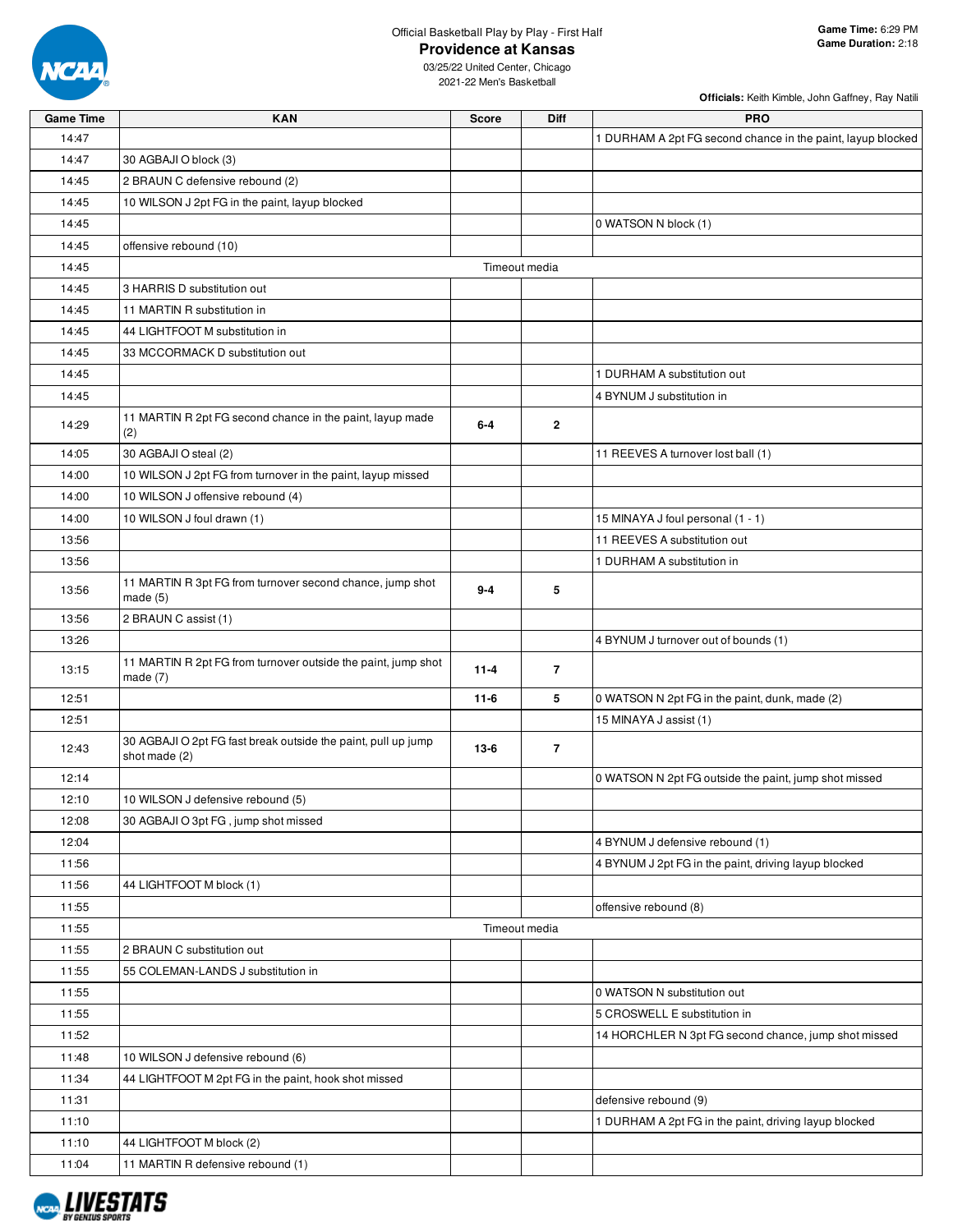

|                  |                                                                            |              |                | Officials: Keith Kimble, John Gaffney, Ray Natili                     |
|------------------|----------------------------------------------------------------------------|--------------|----------------|-----------------------------------------------------------------------|
| <b>Game Time</b> | <b>KAN</b>                                                                 | <b>Score</b> | Diff           | <b>PRO</b>                                                            |
| 10:43            | 11 MARTIN R 3pt FG, jump shot missed                                       |              |                |                                                                       |
| 10:39            |                                                                            |              |                | 5 CROSWELL E defensive rebound (1)                                    |
| 10:35            | 11 MARTIN R foul personal (1 - 2)                                          |              |                | 4 BYNUM J foul drawn (1)                                              |
| 10:35            | 44 LIGHTFOOT M substitution out                                            |              |                |                                                                       |
| 10:35            | 33 MCCORMACK D substitution in                                             |              |                |                                                                       |
| 10:35            |                                                                            |              |                | 14 HORCHLER N substitution out                                        |
| 10:35            |                                                                            |              |                | 11 REEVES A substitution in                                           |
| 10:35            | 10 WILSON J substitution out                                               |              |                |                                                                       |
| 10:35            | 2 BRAUN C substitution in                                                  |              |                |                                                                       |
| 10:13            |                                                                            | $13 - 8$     | 5              | 4 BYNUM J 2pt FG in the paint, floating jump shot made (2)            |
| 09:51            | 2 BRAUN C 2pt FG outside the paint, pull up jump shot missed               |              |                |                                                                       |
| 09:46            |                                                                            |              |                | 1 DURHAM A defensive rebound (3)                                      |
| 09:44            |                                                                            |              |                | 4 BYNUM J 3pt FG, jump shot missed                                    |
| 09:40            |                                                                            |              |                | 5 CROSWELL E offensive rebound (2)                                    |
|                  |                                                                            |              |                | 5 CROSWELL E 2pt FG second chance in the paint, layup                 |
| 09:38            |                                                                            |              |                | blocked                                                               |
| 09:38            | 33 MCCORMACK D block (1)                                                   |              |                |                                                                       |
| 09:37            | defensive rebound (15)                                                     |              |                |                                                                       |
| 09:13            | 2 BRAUN C 3pt FG, jump shot missed                                         |              |                |                                                                       |
| 09:09            |                                                                            |              |                | 11 REEVES A defensive rebound (2)                                     |
| 09:02            |                                                                            |              |                | 4 BYNUM J 2pt FG outside the paint, pull up jump shot missed          |
| 08:58            | 11 MARTIN R defensive rebound (2)                                          |              |                |                                                                       |
| 08:53            | 11 MARTIN R 2pt FG outside the paint, jump shot made (9)                   | $15 - 8$     | $\overline{7}$ |                                                                       |
| 08:19            |                                                                            |              |                | 1 DURHAM A 3pt FG, jump shot missed                                   |
| 08:16            | 11 MARTIN R defensive rebound (3)                                          |              |                |                                                                       |
| 08:08            | 11 MARTIN R 2pt FG in the paint, driving layup blocked                     |              |                |                                                                       |
| 08:08            |                                                                            |              |                | 15 MINAYA J block (1)                                                 |
| 08:08            | offensive rebound (18)                                                     |              |                |                                                                       |
| 08:08            | 30 AGBAJI O substitution out                                               |              |                |                                                                       |
| 08:08            | 55 COLEMAN-LANDS J substitution out                                        |              |                |                                                                       |
| 08:08            | 3 HARRIS D substitution in                                                 |              |                |                                                                       |
| 08:08            | 10 WILSON J substitution in                                                |              |                |                                                                       |
| 08:08            |                                                                            |              |                | 5 CROSWELL E substitution out                                         |
| 08:08            |                                                                            |              |                | 15 MINAYA J substitution out                                          |
| 08:08            |                                                                            |              |                | 0 WATSON N substitution in                                            |
| 08:08            |                                                                            |              |                | 14 HORCHLER N substitution in                                         |
| 07:54            |                                                                            |              | Timeout media  |                                                                       |
| 07:47            | 11 MARTIN R 2pt FG second chance outside the paint, jump<br>shot made (11) | $17-8$       | 9              |                                                                       |
| 07:18            |                                                                            |              |                | 14 HORCHLER N 2pt FG outside the paint, step back jump shot<br>missed |
| 07:16            |                                                                            |              |                | offensive rebound (14)                                                |
| 07:16            |                                                                            |              |                | 4 BYNUM J substitution out                                            |
| 07:16            |                                                                            |              |                | 10 BREED A substitution in                                            |
| 07:03            |                                                                            |              |                | 11 REEVES A 3pt FG second chance, jump shot missed                    |
| 06:59            | 2 BRAUN C defensive rebound (3)                                            |              |                |                                                                       |
| 06:52            | 11 MARTIN R 2pt FG in the paint, driving layup missed                      |              |                |                                                                       |
| 06:49            |                                                                            |              |                | 0 WATSON N defensive rebound (1)                                      |
| 06:38            |                                                                            |              |                | 11 REEVES A 3pt FG, jump shot missed                                  |
|                  |                                                                            |              |                |                                                                       |
| 06:37            |                                                                            |              |                | offensive rebound (16)                                                |

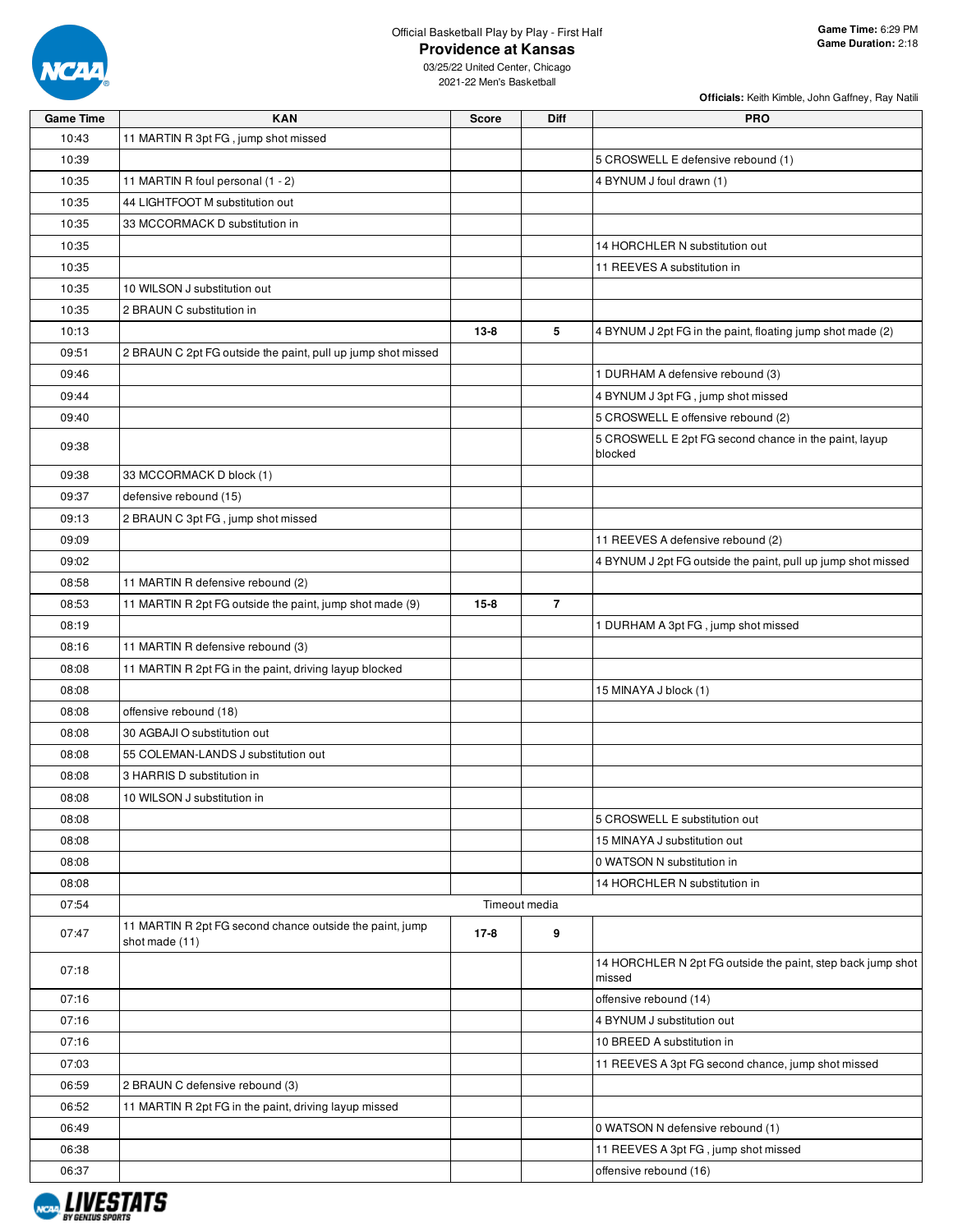

**Officials:** Keith Kimble, John Gaffney, Ray Natili

| <b>Game Time</b> | <b>KAN</b>                                                        | <b>Score</b> | Diff          | <b>PRO</b>                                                       |
|------------------|-------------------------------------------------------------------|--------------|---------------|------------------------------------------------------------------|
| 06:37            | 33 MCCORMACK D substitution out                                   |              |               |                                                                  |
| 06:37            | 44 LIGHTFOOT M substitution in                                    |              |               |                                                                  |
| 06:37            | 11 MARTIN R substitution out                                      |              |               |                                                                  |
| 06:37            | 30 AGBAJI O substitution in                                       |              |               |                                                                  |
| 06:19            |                                                                   |              |               | 14 HORCHLER N 3pt FG second chance, jump shot missed             |
| 06:19            | defensive rebound (20)                                            |              |               |                                                                  |
| 06:02            | 30 AGBAJI O 2pt FG outside the paint, jump shot missed            |              |               |                                                                  |
| 06:02            | offensive dead ball rebound (1)                                   |              |               |                                                                  |
| 06:02            | 44 LIGHTFOOT M foul drawn (1)                                     |              |               | 1 DURHAM A foul personal (1 - 2)                                 |
| 05:58            | 3 HARRIS D 2pt FG second chance in the paint, jump shot<br>missed |              |               |                                                                  |
| 05:54            |                                                                   |              |               | 14 HORCHLER N defensive rebound (2)                              |
| 05:46            |                                                                   |              |               | 0 WATSON N 2pt FG in the paint, layup blocked                    |
| 05:46            | 44 LIGHTFOOT M block (3)                                          |              |               |                                                                  |
| 05:46            | 44 LIGHTFOOT M defensive rebound (1)                              |              |               |                                                                  |
| 05:31            | 10 WILSON J 2pt FG in the paint, layup missed                     |              |               |                                                                  |
| 05:30            | 10 WILSON J offensive rebound (7)                                 |              |               |                                                                  |
| 05:30            | 10 WILSON J 2pt FG second chance in the paint, layup missed       |              |               |                                                                  |
| 05:30            | 10 WILSON J offensive rebound (8)                                 |              |               |                                                                  |
|                  | 10 WILSON J 2pt FG second chance in the paint, layup made         |              |               |                                                                  |
| 05:30            | (2)                                                               | $19-8$       | 11            |                                                                  |
| 05:30            |                                                                   |              |               | Timeout 30 Sec                                                   |
| 05:30            |                                                                   |              | Timeout media |                                                                  |
| 05:30            |                                                                   |              |               | 10 BREED A substitution out                                      |
| 05:30            |                                                                   |              |               | 11 REEVES A substitution out                                     |
| 05:30            |                                                                   |              |               | 4 BYNUM J substitution in                                        |
| 05:30            |                                                                   |              |               | 15 MINAYA J substitution in                                      |
| 05:01            |                                                                   | 19-10        | 9             | 0 WATSON N 2pt FG in the paint, layup made (4)                   |
| 04:35            | 10 WILSON J 3pt FG, jump shot made (5)                            | 22-10        | 12            |                                                                  |
| 04:35            | 3 HARRIS D assist (2)                                             |              |               |                                                                  |
| 04:16            | 44 LIGHTFOOT M foul personal (1 - 3)                              |              |               | 14 HORCHLER N foul drawn (1)                                     |
| 03:55            |                                                                   |              |               | 1 DURHAM A 2pt FG in the paint, driving layup missed             |
| 03:50            |                                                                   |              |               | 14 HORCHLER N offensive rebound (3)                              |
| 03:50            |                                                                   |              |               | 14 HORCHLER N 2pt FG second chance in the paint, layup<br>missed |
| 03:48            |                                                                   |              |               | 0 WATSON N offensive rebound (2)                                 |
| 03:48            |                                                                   |              |               | 0 WATSON N 2pt FG second chance in the paint, layup missed       |
| 03:47            |                                                                   |              |               | 15 MINAYA J offensive rebound (2)                                |
| 03:47            |                                                                   | 22-12        | 10            | 15 MINAYA J 2pt FG second chance in the paint, layup made<br>(2) |
| 03:42            | 2 BRAUN C 3pt FG, jump shot missed                                |              |               |                                                                  |
| 03:39            |                                                                   |              |               | 14 HORCHLER N defensive rebound (4)                              |
| 03:24            |                                                                   |              |               | 0 WATSON N 2pt FG outside the paint, jump shot missed            |
| 03:21            | 10 WILSON J defensive rebound (9)                                 |              |               |                                                                  |
| 03:19            | 30 AGBAJI O 3pt FG, jump shot missed                              |              |               |                                                                  |
| 03:16            |                                                                   |              |               | 14 HORCHLER N defensive rebound (5)                              |
| 03:05            | 30 AGBAJI O foul shooting (1 - 4)                                 |              |               | 0 WATSON N foul drawn (1)                                        |
| 03:05            |                                                                   |              | Timeout media |                                                                  |
| 03:05            | 3 HARRIS D substitution out                                       |              |               |                                                                  |
| 03:05            | 44 LIGHTFOOT M substitution out                                   |              |               |                                                                  |
|                  |                                                                   |              |               |                                                                  |

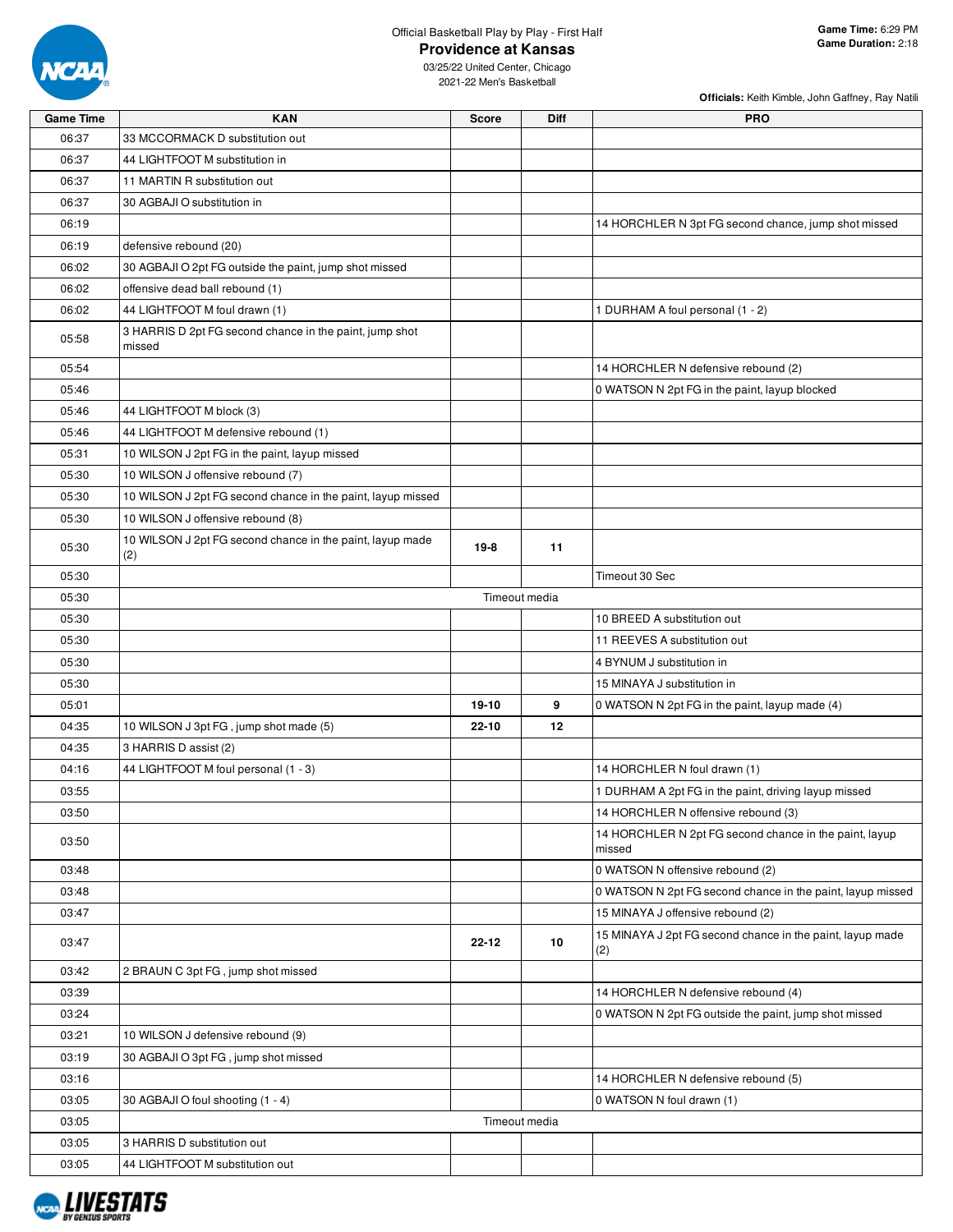

03/25/22 United Center, Chicago 2021-22 Men's Basketball

**Officials:** Keith Kimble, John Gaffney, Ray Natili

| <b>Game Time</b> | <b>KAN</b>                                                           | <b>Score</b>         | Diff | <b>PRO</b>                                                        |
|------------------|----------------------------------------------------------------------|----------------------|------|-------------------------------------------------------------------|
| 03:05            | 11 MARTIN R substitution in                                          |                      |      |                                                                   |
| 03:05            | 33 MCCORMACK D substitution in                                       |                      |      |                                                                   |
| 03:05            |                                                                      |                      |      | 0 WATSON N free throw 1 - 2 missed                                |
| 03:05            |                                                                      |                      |      | offensive dead ball rebound (1)                                   |
| 03:03            |                                                                      |                      |      | 0 WATSON N free throw 2 - 2 missed                                |
| 03:02            | 10 WILSON J defensive rebound (10)                                   |                      |      |                                                                   |
| 02:42            | 10 WILSON J 2pt FG in the paint, driving layup made (7)              | $24 - 12$            | 12   |                                                                   |
| 02:18            |                                                                      |                      |      | 14 HORCHLER N 3pt FG, jump shot missed                            |
| 02:15            | 30 AGBAJI O defensive rebound (3)                                    |                      |      |                                                                   |
| 02:00            | 11 MARTIN R turnover lost ball (1)                                   |                      |      | 1 DURHAM A steal (1)                                              |
| 01:55            |                                                                      | $24 - 15$            | 9    | 1 DURHAM A 3pt FG fast break from turnover, jump shot made<br>(5) |
| 01:55            |                                                                      |                      |      | 4 BYNUM J assist (1)                                              |
| 01:38            | 33 MCCORMACK D foul offensive (1 - 5)                                |                      |      | 15 MINAYA J foul drawn (1)                                        |
| 01:38            | 33 MCCORMACK D turnover offensive (2)                                |                      |      |                                                                   |
| 01:38            |                                                                      |                      |      | 4 BYNUM J substitution out                                        |
| 01:38            |                                                                      |                      |      | 11 REEVES A substitution in                                       |
| 01:18            |                                                                      |                      |      | 14 HORCHLER N 3pt FG from turnover, jump shot missed              |
| 01:13            | 11 MARTIN R defensive rebound (4)                                    |                      |      |                                                                   |
| 00:55            | 33 MCCORMACK D foul drawn (1)                                        |                      |      | 0 WATSON N foul personal (1 - 3)                                  |
| 00:55            |                                                                      |                      |      | 0 WATSON N substitution out                                       |
| 00:55            |                                                                      |                      |      | 5 CROSWELL E substitution in                                      |
| 00:41            | 11 MARTIN R 2pt FG outside the paint, pull up jump shot made<br>(13) | $26 - 15$            | 11   |                                                                   |
| 00:05            | 10 WILSON J foul shooting (1 - 6)                                    |                      |      | 1 DURHAM A foul drawn (2)                                         |
| 00:05            |                                                                      | $26 - 16$            | 10   | 1 DURHAM A free throw 1 - 3 made (6)                              |
| 00:05            |                                                                      |                      |      | 1 DURHAM A free throw 2 - 3 missed                                |
| 00:05            |                                                                      |                      |      | offensive dead ball rebound (2)                                   |
| 00:05            |                                                                      | $26 - 17$            | 9    | 1 DURHAM A free throw 3 - 3 made (7)                              |
| 00:05            | Timeout 30 Sec                                                       |                      |      |                                                                   |
| 00:05            | 33 MCCORMACK D substitution out                                      |                      |      |                                                                   |
| 00:05            | 55 COLEMAN-LANDS J substitution in                                   |                      |      |                                                                   |
| 00:05            |                                                                      |                      |      | 1 DURHAM A substitution out                                       |
| 00:05            |                                                                      |                      |      | 11 REEVES A substitution out                                      |
| 00:05            |                                                                      |                      |      | 10 BREED A substitution in                                        |
| 00:05            |                                                                      |                      |      | 12 GOODINE B substitution in                                      |
| 00:02            | 11 MARTIN R foul drawn (1)                                           |                      |      | 10 BREED A foul personal (1 - 4)                                  |
| 00:02            |                                                                      |                      |      | 15 MINAYA J substitution out                                      |
| 00:02            |                                                                      |                      |      | 24 FONTS A substitution in                                        |
| 00:00            | 30 AGBAJI O 3pt FG, jump shot missed                                 |                      |      |                                                                   |
| 00:00            | offensive rebound (28)                                               |                      |      |                                                                   |
|                  |                                                                      | <b>END OF PERIOD</b> |      |                                                                   |
|                  |                                                                      | <b>KAN 26-17 PRO</b> |      |                                                                   |

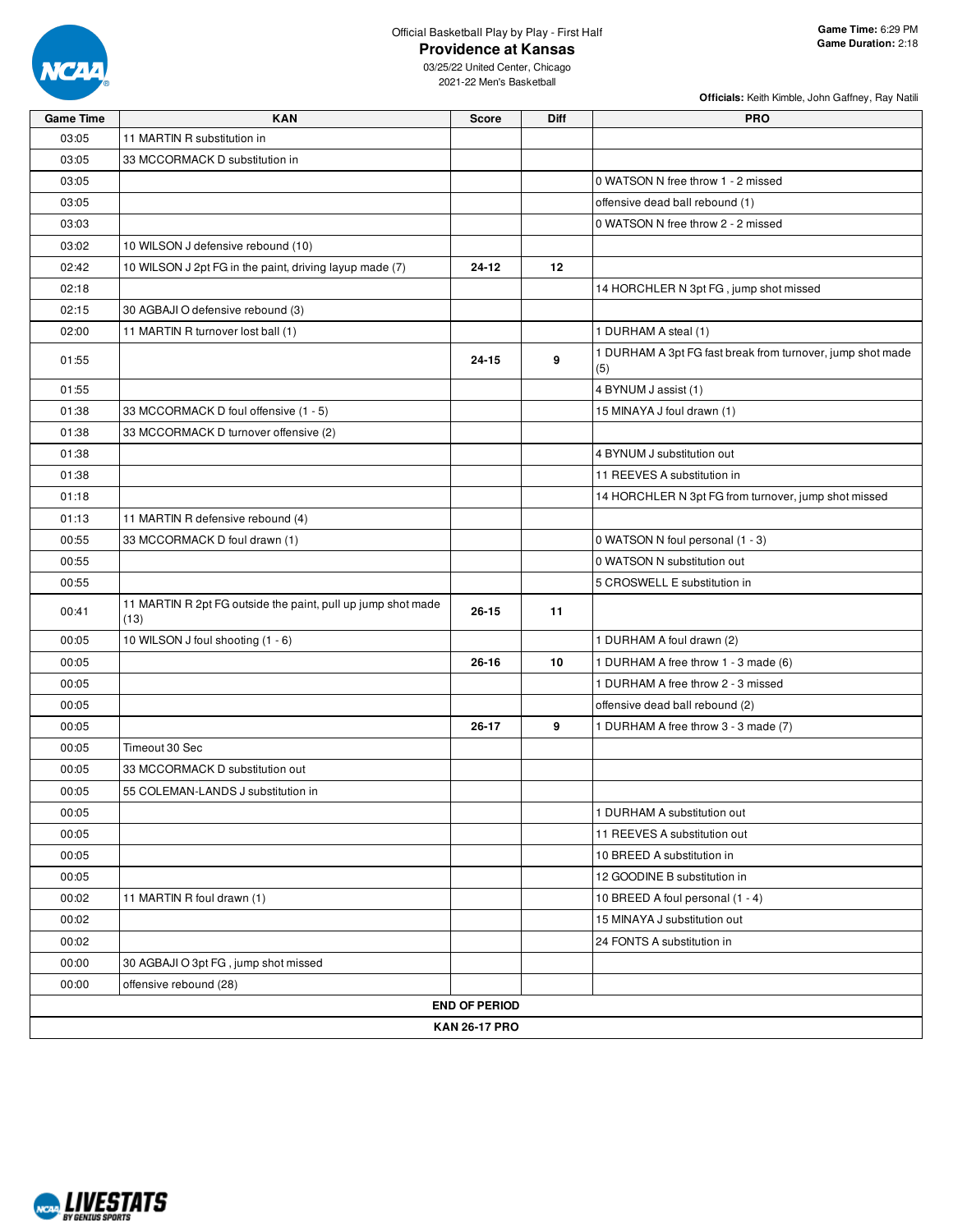

#### Official Basketball Box Score - First Half **Providence at Kansas**

03/25/22 United Center, Chicago 2021-22 Men's Basketball

#### **Providence - 17**

**Officials:** Keith Kimble, John Gaffney, Ray Natili

|      |                                                  |       | FG      | 3P      | FT      |           | <b>Rebounds</b> |                |           | <b>Fouls</b> | ТP | <b>AS</b>      | <b>TO</b> | <b>ST</b> | <b>Blocks</b>  |           | $+/-$ |
|------|--------------------------------------------------|-------|---------|---------|---------|-----------|-----------------|----------------|-----------|--------------|----|----------------|-----------|-----------|----------------|-----------|-------|
|      | NO. Name                                         | Min   | M-A     | M-A     | M-A     | <b>OR</b> | <b>DR</b>       | <b>TOT</b>     | <b>PF</b> | <b>FD</b>    |    |                |           |           | <b>BS</b>      | <b>BA</b> |       |
| 14   | F<br>Noah Horchler                               | 17:33 | $0 - 6$ | $0 - 4$ | $0-0$   |           | 4               | 5              | $\Omega$  |              | 0  | $\Omega$       |           | $\Omega$  | $\Omega$       | 0         | -9    |
| 15   | F<br>Justin Minaya                               | 17:20 | $1 - 3$ | $0 - 1$ | $0-0$   | 2         | $\Omega$        | $\overline{2}$ |           |              | 2  |                | 0         | 0         |                |           | -5    |
| 0    | Nate Watson<br>С                                 | 15:18 | $2 - 8$ | $0 - 0$ | $0 - 2$ |           |                 | 2              |           |              | 4  | 0              | 0         | $\Omega$  |                | 2         | -9    |
|      | Aljami Durham<br>G                               | 19:06 | $2 - 8$ | $1 - 3$ | $2 - 3$ |           | $\mathbf{2}$    | 3              |           | 2            | 7  | 0              | 0         |           | $\Omega$       | 2         | $-7$  |
| 11   | A.J. Reeves<br>G                                 | 12:42 | 1-5     | $0 - 4$ | $0 - 0$ | $\Omega$  | $\overline{2}$  | $\mathcal{P}$  | 0         | 0            | 2  | 0              |           |           | $\Omega$       | 0         | -6    |
| 4    | Jared Bynum                                      | 11:21 | $1 - 4$ | $0 - 1$ | $0 - 0$ | $\Omega$  |                 | 1              | 0         |              | 2  |                |           | $\Omega$  | $\mathbf 0$    |           | $-7$  |
| 5    | <b>Ed Croswell</b>                               | 04:42 | $0 - 1$ | $0 - 0$ | $0 - 0$ |           |                 | $\overline{2}$ | $\Omega$  | 0            | 0  | 0              | 0         | $\Omega$  | $\Omega$       |           | 0     |
| 10   | Alyn Breed                                       | 01:51 | $0 - 0$ | $0 - 0$ | $0 - 0$ | $\Omega$  | $\Omega$        | $\Omega$       |           | $\Omega$     | 0  | $\Omega$       | $\Omega$  | $\Omega$  | $\Omega$       | $\Omega$  | $-2$  |
| 12   | <b>Brycen Goodine</b>                            | 00:05 | $0-0$   | $0 - 0$ | $0-0$   | $\Omega$  | $\Omega$        | 0              | 0         | 0            | 0  | 0              | 0         | $\Omega$  | $\Omega$       | 0         | 0     |
| 24   | <b>Andrew Fonts</b>                              | 00:02 | $0 - 0$ | $0 - 0$ | $0 - 0$ | $\Omega$  | $\Omega$        | 0              | $\Omega$  | $\Omega$     | 0  | $\Omega$       | 0         | $\Omega$  | $\Omega$       | 0         | 0     |
| Team |                                                  |       |         |         |         |           | 2               | 5              |           |              | 0  |                | 0         |           |                |           |       |
|      | <b>Totals</b><br>$7 - 35$<br>$1 - 13$<br>$2 - 5$ |       |         |         |         |           |                 | 22             | 4         | 6            | 17 | $\overline{2}$ | 3         | 2         | $\overline{2}$ | 7         | -9    |
|      | 13<br>Technical Fouls::NONE                      |       |         |         |         |           |                 |                |           |              |    |                |           |           |                |           |       |

|               | <b>Shooting By Period</b> |       |
|---------------|---------------------------|-------|
| 1st<br>FG%    | 7-35                      | 20.0% |
| 3PT%          | $1 - 13$                  | 7.7%  |
| FT%           | $2 - 5$                   | 40%   |
| <b>GM FG%</b> | 7-35                      | 20.0% |
| 3PT%          | $1 - 13$                  | 7.7%  |
| FT%           | $2 - 5$                   | 40.0% |

Dead Ball Rebounds: 2, 0

|               | Kansas - 26         |                                   |       |         |          |         |              |           |             |           |           |    |               |                |                |           |              |             |
|---------------|---------------------|-----------------------------------|-------|---------|----------|---------|--------------|-----------|-------------|-----------|-----------|----|---------------|----------------|----------------|-----------|--------------|-------------|
|               |                     | FG<br>3P<br>FT<br><b>Rebounds</b> |       |         |          |         | <b>Fouls</b> | TР        | <b>AS</b>   | <b>TO</b> | <b>ST</b> |    | <b>Blocks</b> | $+/-$          |                |           |              |             |
|               | NO. Name            |                                   | Min   | M-A     | M-A      | M-A     | OR.          | <b>DR</b> | <b>TOT</b>  | <b>PF</b> | <b>FD</b> |    |               |                |                | <b>BS</b> | <b>BA</b>    |             |
| 10            | Jalen Wilson        | F                                 | 17:33 | $3-9$   | 1-2      | $0-0$   | 4            | 6         | 10          |           |           | 7  | 0             | $\Omega$       | 0              | 0         |              | 9           |
| 33            | David McCormack     | F                                 | 12:13 | $0 - 2$ | $0 - 0$  | $0 - 0$ | $\Omega$     |           | 1           |           |           | 0  | $\Omega$      | $\overline{2}$ | 0              |           | 0            |             |
| 2             | Christian Braun     | G                                 | 18:40 | 1-5     | $0 - 2$  | $0-0$   |              | 2         | 3           |           | 0         | 2  |               |                | 0              | 0         | $\Omega$     | 9           |
| 3             | Dajuan Harris       | GI                                | 10:18 | $1-2$   | $0 - 0$  | $0-0$   | $\Omega$     | $\Omega$  | $\mathbf 0$ | $\Omega$  | $\Omega$  | 2  | 2             | $\Omega$       | $\mathbf 0$    | 0         | 0            | 3           |
| 30            | Ochai Agbaji        | G                                 | 18:29 | 1-6     | $0 - 4$  | $0-0$   | $\Omega$     | 3         | 3           |           | 0         | 2  | 0             |                | $\overline{c}$ | 3         | $\mathbf{0}$ | 7           |
| 11            | <b>Remy Martin</b>  |                                   | 11:13 | $6-9$   | $1-2$    | $0-0$   | $\Omega$     | 4         | 4           |           | 1         | 13 | 0             |                | 0              | 0         | 1            | 8           |
| 44            | Mitch Lightfoot     |                                   | 07:42 | $0 - 1$ | $0 - 0$  | $0-0$   | $\Omega$     |           |             |           |           | 0  | 0             | 0              | 0              | 3         | 0            | 8           |
| 55            | Jalen Coleman-Lands |                                   | 03:52 | $0 - 0$ | $0 - 0$  | $0-0$   | $\Omega$     | $\Omega$  | $\Omega$    | $\Omega$  | $\Omega$  | 0  | $\Omega$      | $\Omega$       | 0              | 0         | 0            | $\mathbf 0$ |
| Team          |                     |                                   |       |         |          |         | 3            | 3         | 6           |           |           | 0  |               | 0              |                |           |              |             |
| <b>Totals</b> |                     |                                   |       | 12-34   | $2 - 10$ | $0 - 0$ | 8            | 20        | 28          | 6         | 4         | 26 | 3             | 5              | 2              |           | 2            | 9           |

|     | <b>Shooting By Period</b> |          |       |  |  |  |  |  |  |  |  |  |  |
|-----|---------------------------|----------|-------|--|--|--|--|--|--|--|--|--|--|
| 1st | FG%                       | 12-34    | 35.3% |  |  |  |  |  |  |  |  |  |  |
|     | 3PT%                      | $2 - 10$ | 20.0% |  |  |  |  |  |  |  |  |  |  |
|     | FT%                       | 0-0      | 0%    |  |  |  |  |  |  |  |  |  |  |
|     | GM FG%                    | 12-34    | 35.3% |  |  |  |  |  |  |  |  |  |  |
|     | 3PT%                      | $2 - 10$ | 20.0% |  |  |  |  |  |  |  |  |  |  |
|     | FT%                       | $0 - 0$  | 0.0%  |  |  |  |  |  |  |  |  |  |  |

Dead Ball Rebounds: 1, 0

|                         | <b>PRO</b> | <b>KAN</b>                            |                       |    |               |                                 |     |     |     |  |  |  |
|-------------------------|------------|---------------------------------------|-----------------------|----|---------------|---------------------------------|-----|-----|-----|--|--|--|
|                         |            |                                       | <b>Points from</b>    |    | <b>PROKAN</b> | <b>Period by Period Scoring</b> |     |     |     |  |  |  |
| <b>Biggest lead</b>     |            | $0(1st20:00)12(1st4:35)$              |                       |    |               |                                 |     |     |     |  |  |  |
|                         |            |                                       | <b>Turnovers</b>      |    | 5             |                                 | 1st | 2nd | тот |  |  |  |
| <b>Best Scoring Run</b> |            | $3(1st1:55)$ 7(1 <sup>st</sup> 13:15) | Paint                 | 12 | 10            |                                 |     |     |     |  |  |  |
| <b>Lead Changes</b>     |            |                                       | <b>Second Chancel</b> | 2  |               | <b>PRO</b>                      |     | 44  | 61  |  |  |  |
| <b>Times Tied</b>       |            |                                       | <b>Fast Breaks</b>    | 5  | 4             | <b>KAN</b>                      | 26  | 40  |     |  |  |  |
| <b>Time with Lead</b>   | 00:00      | 16:53                                 | <b>Bench</b>          | റ  | 13            |                                 |     |     | 66  |  |  |  |

**Technical Fouls:**:NONE

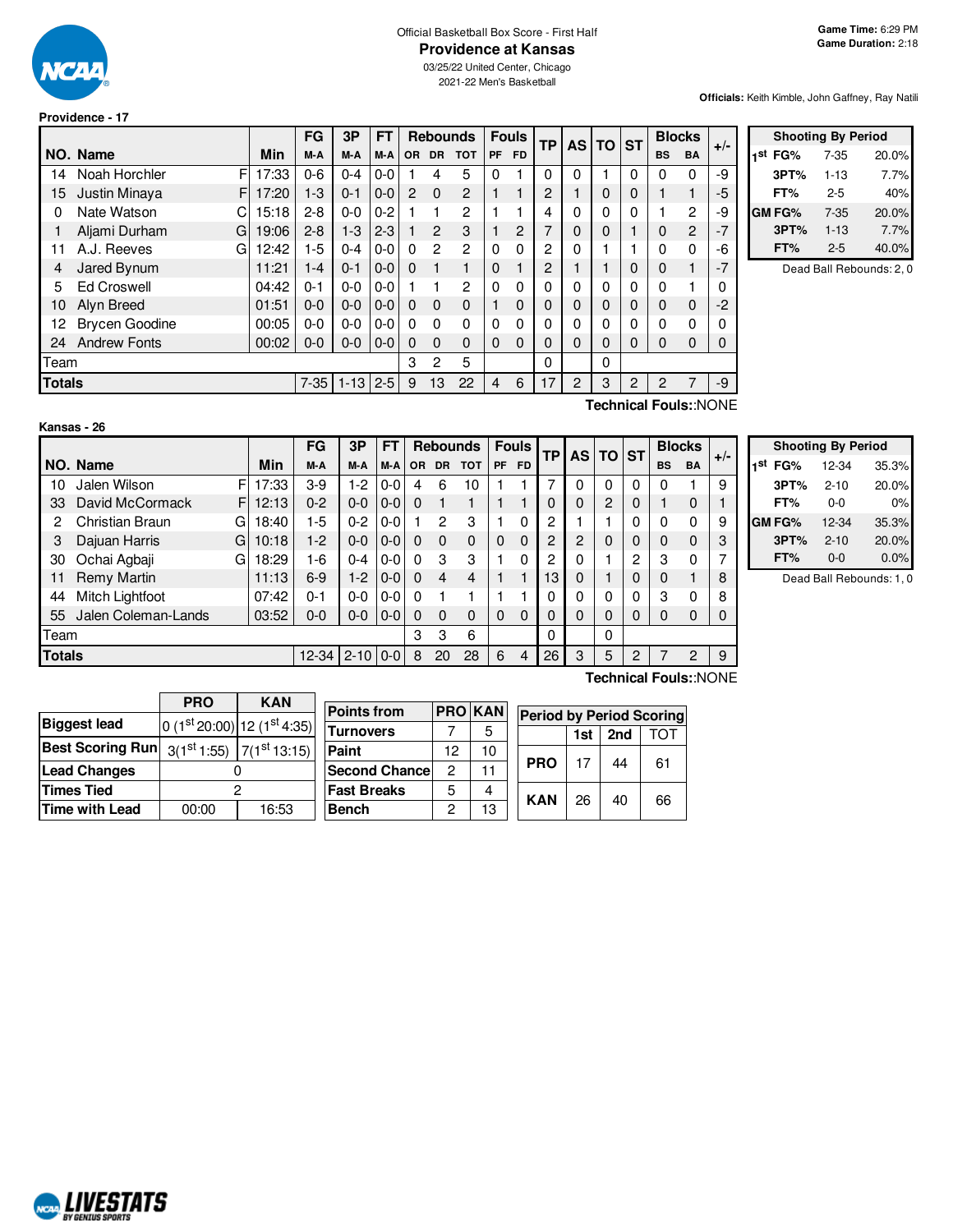

### **Providence at Kansas**

03/25/22 United Center, Chicago 2021-22 Men's Basketball

**Officials:** Keith Kimble, John Gaffney, Ray Natili

#### **Period 2**

| <b>Quarter Starters:</b> |                                                                                       |            |              |                |                                      |                                                              |
|--------------------------|---------------------------------------------------------------------------------------|------------|--------------|----------------|--------------------------------------|--------------------------------------------------------------|
| <b>KAN</b>               | 2 Braun C                                                                             | 3 Harris D | 10 Wilson J  |                | 30 Agbaji O                          | 33 McCormack D                                               |
| <b>PRO</b>               | 0 Watson N                                                                            | 1 Durham A | 11 Reeves A  |                | 14 Horchler N                        | 15 Minaya J                                                  |
| <b>Game Time</b>         | <b>KAN</b>                                                                            |            | <b>Score</b> | <b>Diff</b>    |                                      | <b>PRO</b>                                                   |
| 20:00                    | 11 MARTIN R substitution out                                                          |            |              |                |                                      |                                                              |
| 20:00                    | 55 COLEMAN-LANDS J substitution out                                                   |            |              |                |                                      |                                                              |
| 20:00                    | 3 HARRIS D substitution in                                                            |            |              |                |                                      |                                                              |
| 20:00                    | 33 MCCORMACK D substitution in                                                        |            |              |                |                                      |                                                              |
| 20:00                    |                                                                                       |            |              |                | 5 CROSWELL E substitution out        |                                                              |
| 20:00                    |                                                                                       |            |              |                | 10 BREED A substitution out          |                                                              |
| 20:00                    |                                                                                       |            |              |                | 12 GOODINE B substitution out        |                                                              |
| 20:00                    |                                                                                       |            |              |                | 24 FONTS A substitution out          |                                                              |
| 20:00                    |                                                                                       |            |              |                | 0 WATSON N substitution in           |                                                              |
| 20:00                    |                                                                                       |            |              |                | 1 DURHAM A substitution in           |                                                              |
| 20:00                    |                                                                                       |            |              |                | 11 REEVES A substitution in          |                                                              |
| 20:00                    |                                                                                       |            |              |                | 15 MINAYA J substitution in          |                                                              |
| 19:48                    | 33 MCCORMACK D foul offensive (2 - 1)                                                 |            |              |                | 0 WATSON N foul drawn (2)            |                                                              |
| 19:48                    | 33 MCCORMACK D turnover offensive (3)                                                 |            |              |                |                                      |                                                              |
| 19:22                    |                                                                                       |            | $26 - 19$    | $\overline{7}$ | (6)                                  | 0 WATSON N 2pt FG from turnover in the paint, hook shot made |
| 19:03                    | 10 WILSON J 3pt FG, jump shot missed                                                  |            |              |                |                                      |                                                              |
| 18:59                    |                                                                                       |            |              |                | 15 MINAYA J defensive rebound (3)    |                                                              |
| 18:40                    |                                                                                       |            |              |                |                                      | 0 WATSON N 2pt FG in the paint, hook shot missed             |
| 18:40                    |                                                                                       |            |              |                | offensive rebound (24)               |                                                              |
| 18:40                    | 33 MCCORMACK D substitution out                                                       |            |              |                |                                      |                                                              |
| 18:40                    | 44 LIGHTFOOT M substitution in                                                        |            |              |                |                                      |                                                              |
| 18:31                    |                                                                                       |            |              |                | missed                               | 11 REEVES A 3pt FG second chance, step back jump shot        |
| 18:27                    | 10 WILSON J defensive rebound (11)                                                    |            |              |                |                                      |                                                              |
| 18:26                    | 2 BRAUN C foul drawn (1)                                                              |            |              |                | 15 MINAYA J foul shooting (2 - 1)    |                                                              |
| 18:26                    | 2 BRAUN C free throw fast break 1 - 2 made (3)                                        |            | $27 - 19$    | 8              |                                      |                                                              |
| 18:26                    | 2 BRAUN C free throw fast break 2 - 2 made (4)                                        |            | 28-19        | 9              |                                      |                                                              |
| 18:18                    |                                                                                       |            |              |                | 1 DURHAM A turnover bad pass (1)     |                                                              |
| 18:05                    | 3 HARRIS D 3pt FG from turnover, jump shot missed                                     |            |              |                |                                      |                                                              |
| 18:04                    | 44 LIGHTFOOT M offensive rebound (2)                                                  |            |              |                |                                      |                                                              |
| 18:04                    | 44 LIGHTFOOT M foul drawn (2)                                                         |            |              |                | 0 WATSON N foul personal (2 - 2)     |                                                              |
| 18:04                    |                                                                                       |            |              |                | 11 REEVES A substitution out         |                                                              |
| 18:04                    |                                                                                       |            |              |                | 4 BYNUM J substitution in            |                                                              |
| 17:53                    | 3 HARRIS D 2pt FG from turnover second chance in the paint,<br>driving layup made (4) |            | $30 - 19$    | 11             |                                      |                                                              |
| 17:27                    |                                                                                       |            | 30-21        | 9              |                                      | 1 DURHAM A 2pt FG in the paint, driving layup made (9)       |
| 17:27                    | 2 BRAUN C foul shooting (2 - 2)                                                       |            |              |                | 1 DURHAM A foul drawn (3)            |                                                              |
| 17:27                    |                                                                                       |            |              |                | 1 DURHAM A free throw 1 - 1 missed   |                                                              |
| 17:24                    | 2 BRAUN C defensive rebound (4)                                                       |            |              |                |                                      |                                                              |
| 17:12                    | 3 HARRIS D 2pt FG in the paint, driving layup made (6)                                |            | $32 - 21$    | 11             |                                      |                                                              |
| 16:44                    |                                                                                       |            |              |                | 15 MINAYA J 3pt FG, jump shot missed |                                                              |
| 16:41                    | 2 BRAUN C defensive rebound (5)                                                       |            |              |                |                                      |                                                              |
| 16:20                    | 10 WILSON J foul drawn (2)                                                            |            |              |                | 0 WATSON N foul shooting (3 - 3)     |                                                              |
|                          |                                                                                       |            |              |                |                                      |                                                              |

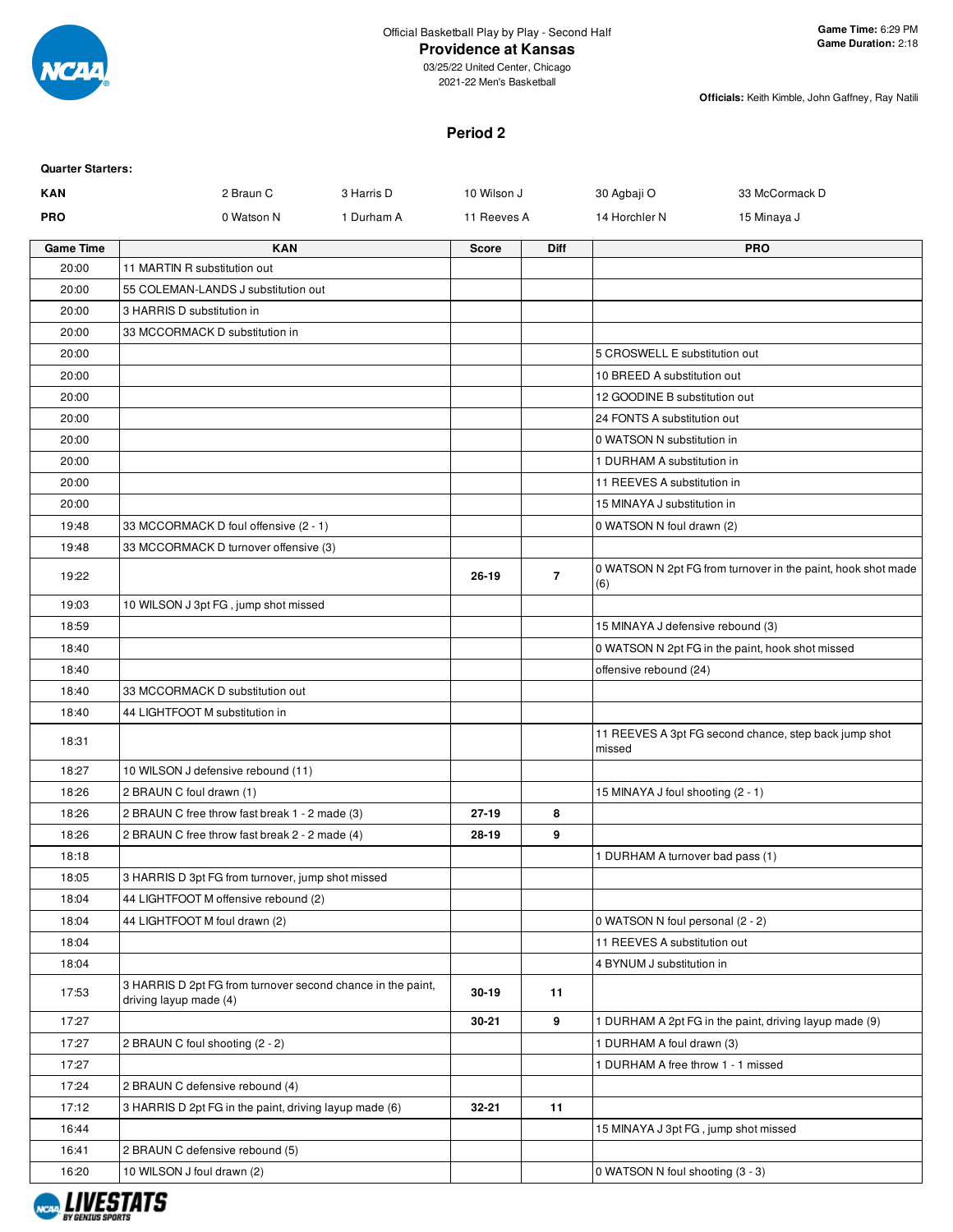

**Officials:** Keith Kimble, John Gaffney, Ray Natili

| <b>Game Time</b> | <b>KAN</b>                                                                        | <b>Score</b> | Diff          | <b>PRO</b>                                                        |
|------------------|-----------------------------------------------------------------------------------|--------------|---------------|-------------------------------------------------------------------|
| 16:20            | 10 WILSON J free throw 1 - 2 made (8)                                             | $33 - 21$    | 12            |                                                                   |
| 16:20            |                                                                                   |              |               | 0 WATSON N substitution out                                       |
| 16:20            |                                                                                   |              |               | 5 CROSWELL E substitution in                                      |
| 16:20            | 10 WILSON J free throw 2 - 2 made (9)                                             | 34-21        | 13            |                                                                   |
| 15:58            |                                                                                   | 34-23        | 11            | 14 HORCHLER N 2pt FG in the paint, layup made (2)                 |
| 15:58            |                                                                                   |              |               | 15 MINAYA J assist (2)                                            |
| 15:34            | 10 WILSON J 2pt FG in the paint, driving layup missed                             |              |               |                                                                   |
| 15:32            |                                                                                   |              |               | 15 MINAYA J defensive rebound (4)                                 |
| 15:27            |                                                                                   |              |               | 4 BYNUM J turnover bad pass (2)                                   |
| 15:27            |                                                                                   |              | Timeout media |                                                                   |
| 15:27            | 3 HARRIS D substitution out                                                       |              |               |                                                                   |
| 15:27            | 11 MARTIN R substitution in                                                       |              |               |                                                                   |
| 15:27            |                                                                                   |              |               | 4 BYNUM J substitution out                                        |
| 15:27            |                                                                                   |              |               | 11 REEVES A substitution in                                       |
| 15:04            | 44 LIGHTFOOT M 2pt FG from turnover in the paint, hook shot<br>missed             |              |               |                                                                   |
| 15:03            | offensive dead ball rebound (2)                                                   |              |               |                                                                   |
| 15:03            | 10 WILSON J foul drawn (3)                                                        |              |               | 5 CROSWELL E foul personal (1 - 4)                                |
| 14:53            | 44 LIGHTFOOT M 2pt FG from turnover second chance in the<br>paint, dunk, made (2) | 36-23        | 13            |                                                                   |
| 14:53            | 11 MARTIN R assist (1)                                                            |              |               |                                                                   |
| 14:27            |                                                                                   |              |               | 11 REEVES A 3pt FG, jump shot missed                              |
| 14:23            | 2 BRAUN C defensive rebound (6)                                                   |              |               |                                                                   |
| 14:08            | 30 AGBAJI O 2pt FG in the paint, driving layup blocked                            |              |               |                                                                   |
| 14:08            |                                                                                   |              |               | 11 REEVES A block (1)                                             |
| 14:04            |                                                                                   |              |               | 1 DURHAM A defensive rebound (4)                                  |
| 14:01            |                                                                                   |              |               | 1 DURHAM A 2pt FG in the paint, driving layup blocked             |
| 14:01            | 10 WILSON J block (1)                                                             |              |               |                                                                   |
| 13:56            | 11 MARTIN R defensive rebound (5)                                                 |              |               |                                                                   |
| 13:55            | 11 MARTIN R turnover bad pass (2)                                                 |              |               | 14 HORCHLER N steal (1)                                           |
| 13:54            | 44 LIGHTFOOT M foul shooting (2 - 3)                                              |              |               | 11 REEVES A foul drawn (1)                                        |
| 13:54            |                                                                                   | 36-24        | 12            | 11 REEVES A free throw 1 - 2 made (3)                             |
| 13:54            |                                                                                   | 36-25        | 11            | 11 REEVES A free throw 2 - 2 made (4)                             |
| 13:41            | 11 MARTIN R turnover lost ball (3)                                                |              |               |                                                                   |
| 13:27            | 11 MARTIN R foul personal (2 - 4)                                                 |              |               | 15 MINAYA J foul drawn (2)                                        |
| 13:21            |                                                                                   | 36-27        | 9             | 5 CROSWELL E 2pt FG from turnover in the paint, layup made<br>(2) |
| 13:04            | 11 MARTIN R 3pt FG, jump shot missed                                              |              |               |                                                                   |
| 13:01            |                                                                                   |              |               | 1 DURHAM A defensive rebound (5)                                  |
| 12:52            |                                                                                   |              |               | 14 HORCHLER N 2pt FG in the paint, hook shot missed               |
| 12:45            |                                                                                   |              |               | 5 CROSWELL E offensive rebound (3)                                |
| 12:45            |                                                                                   |              |               | 5 CROSWELL E 2pt FG second chance in the paint, layup<br>missed   |
| 12:42            |                                                                                   |              |               | 5 CROSWELL E offensive rebound (4)                                |
| 12:42            |                                                                                   |              |               | 5 CROSWELL E 2pt FG second chance in the paint, layup<br>blocked  |
| 12:42            | 44 LIGHTFOOT M block (4)                                                          |              |               |                                                                   |
| 12:41            | 11 MARTIN R defensive rebound (6)                                                 |              |               |                                                                   |
| 12:39            | 10 WILSON J foul offensive (2 - 5)                                                |              |               | 1 DURHAM A foul drawn (4)                                         |
| 12:39            | 10 WILSON J turnover offensive (1)                                                |              |               |                                                                   |

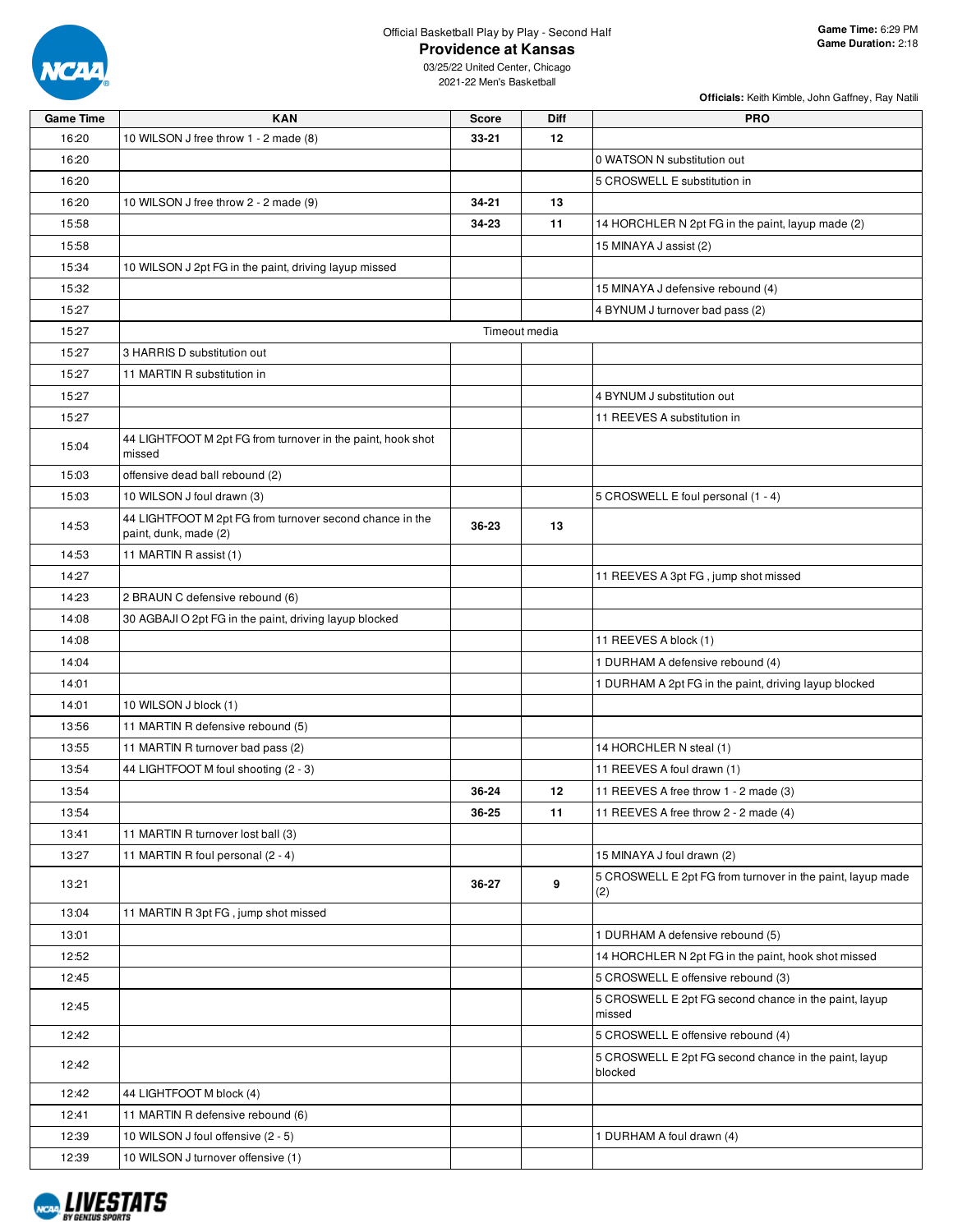

2021-22 Men's Basketball

**Officials:** Keith Kimble, John Gaffney, Ray Natili

| <b>Game Time</b> | <b>KAN</b>                                               | <b>Score</b> | <b>Diff</b>             | <b>PRO</b>                                                                      |
|------------------|----------------------------------------------------------|--------------|-------------------------|---------------------------------------------------------------------------------|
| 12:17            |                                                          | 36-29        | $\overline{7}$          | 5 CROSWELL E 2pt FG from turnover in the paint, layup made<br>(4)               |
| 12:17            |                                                          |              |                         | 15 MINAYA J assist (3)                                                          |
| 12:17            | Timeout 30 Sec                                           |              |                         |                                                                                 |
| 12:17            |                                                          |              | Timeout media           |                                                                                 |
| 12:17            | 2 BRAUN C substitution out                               |              |                         |                                                                                 |
| 12:17            | 44 LIGHTFOOT M substitution out                          |              |                         |                                                                                 |
| 12:17            | 3 HARRIS D substitution in                               |              |                         |                                                                                 |
| 12:17            | 33 MCCORMACK D substitution in                           |              |                         |                                                                                 |
| 12:06            | 30 AGBAJI O foul drawn (1)                               |              |                         | 5 CROSWELL E foul shooting (2 - 5)                                              |
| 12:06            | 30 AGBAJI O free throw 1 - 2 made (3)                    | 37-29        | 8                       |                                                                                 |
| 12:05            | 30 AGBAJI O free throw 2 - 2 missed                      |              |                         |                                                                                 |
| 12:04            |                                                          |              |                         | 14 HORCHLER N defensive rebound (6)                                             |
| 11:47            |                                                          |              |                         | 14 HORCHLER N 2pt FG outside the paint, jump shot blocked                       |
| 11:47            | 30 AGBAJI O block (4)                                    |              |                         |                                                                                 |
| 11:43            |                                                          |              |                         | 11 REEVES A offensive rebound (3)                                               |
| 11:36            |                                                          | 37-31        | 6                       | 5 CROSWELL E 2pt FG second chance in the paint, layup<br>made $(6)$             |
| 11:36            |                                                          |              |                         | 11 REEVES A assist (1)                                                          |
| 11:36            | 33 MCCORMACK D foul shooting (3 - 6)                     |              |                         | 5 CROSWELL E foul drawn (1)                                                     |
| 11:36            |                                                          |              | Timeout media           |                                                                                 |
| 11:36            |                                                          | 37-32        | 5                       | 5 CROSWELL E free throw 1 - 1 made (7)                                          |
| 11:20            | 3 HARRIS D turnover bad pass (1)                         |              |                         | 15 MINAYA J steal (1)                                                           |
| 10:55            |                                                          |              |                         | 11 REEVES A 2pt FG from turnover outside the paint, pull up<br>jump shot missed |
| 10:53            | 30 AGBAJI O defensive rebound (4)                        |              |                         |                                                                                 |
| 10:44            | 33 MCCORMACK D foul drawn (2)                            |              |                         | 5 CROSWELL E foul shooting (3 - 6)                                              |
| 10:44            | 33 MCCORMACK D free throw 1 - 2 made (1)                 | 38-32        | 6                       |                                                                                 |
| 10:44            | 33 MCCORMACK D free throw 2 - 2 made (2)                 | 39-32        | $\overline{7}$          |                                                                                 |
| 10:31            |                                                          | 39-34        | 5                       | 1 DURHAM A 2pt FG in the paint, driving layup made (11)                         |
| 10:20            | 10 WILSON J 2pt FG outside the paint, jump shot missed   |              |                         |                                                                                 |
| 10:17            |                                                          |              |                         | 1 DURHAM A defensive rebound (6)                                                |
| 10:12            |                                                          | 39-37        | $\mathbf{2}$            | 14 HORCHLER N 3pt FG fast break, jump shot made (5)                             |
| 10:12            |                                                          |              |                         | 1 DURHAM A assist (1)                                                           |
| 09:51            | 33 MCCORMACK D 2pt FG in the paint, layup made (4)       | 41-37        | 4                       |                                                                                 |
| 09:51            | 11 MARTIN R assist (2)                                   |              |                         |                                                                                 |
| 09:24            |                                                          | 41-40        | $\mathbf{1}$            | 14 HORCHLER N 3pt FG, jump shot made (8)                                        |
| 09:24            |                                                          |              |                         | 1 DURHAM A assist (2)                                                           |
| 09:05            | 11 MARTIN R foul drawn (2)                               |              |                         | 1 DURHAM A foul personal (2 - 7)                                                |
| 09:05            | 3 HARRIS D substitution out                              |              |                         |                                                                                 |
| 09:05            | 33 MCCORMACK D substitution out                          |              |                         |                                                                                 |
| 09:05            | 2 BRAUN C substitution in                                |              |                         |                                                                                 |
| 09:05            | 44 LIGHTFOOT M substitution in                           |              |                         |                                                                                 |
| 09:05            | 11 MARTIN R 1&1 free throw 1 made (14)                   | 42-40        | $\overline{\mathbf{2}}$ |                                                                                 |
| 09:04            | 11 MARTIN R 1&1 free throw 2 missed                      |              |                         |                                                                                 |
| 09:03            |                                                          |              |                         | 5 CROSWELL E defensive rebound (5)                                              |
| 08:37            |                                                          |              |                         | 11 REEVES A 2pt FG outside the paint, turnaround jump shot<br>missed            |
| 08:34            | 2 BRAUN C defensive rebound (7)                          |              |                         |                                                                                 |
| 08:28            | 11 MARTIN R 2pt FG in the paint, driving layup made (16) | 44-40        | 4                       |                                                                                 |

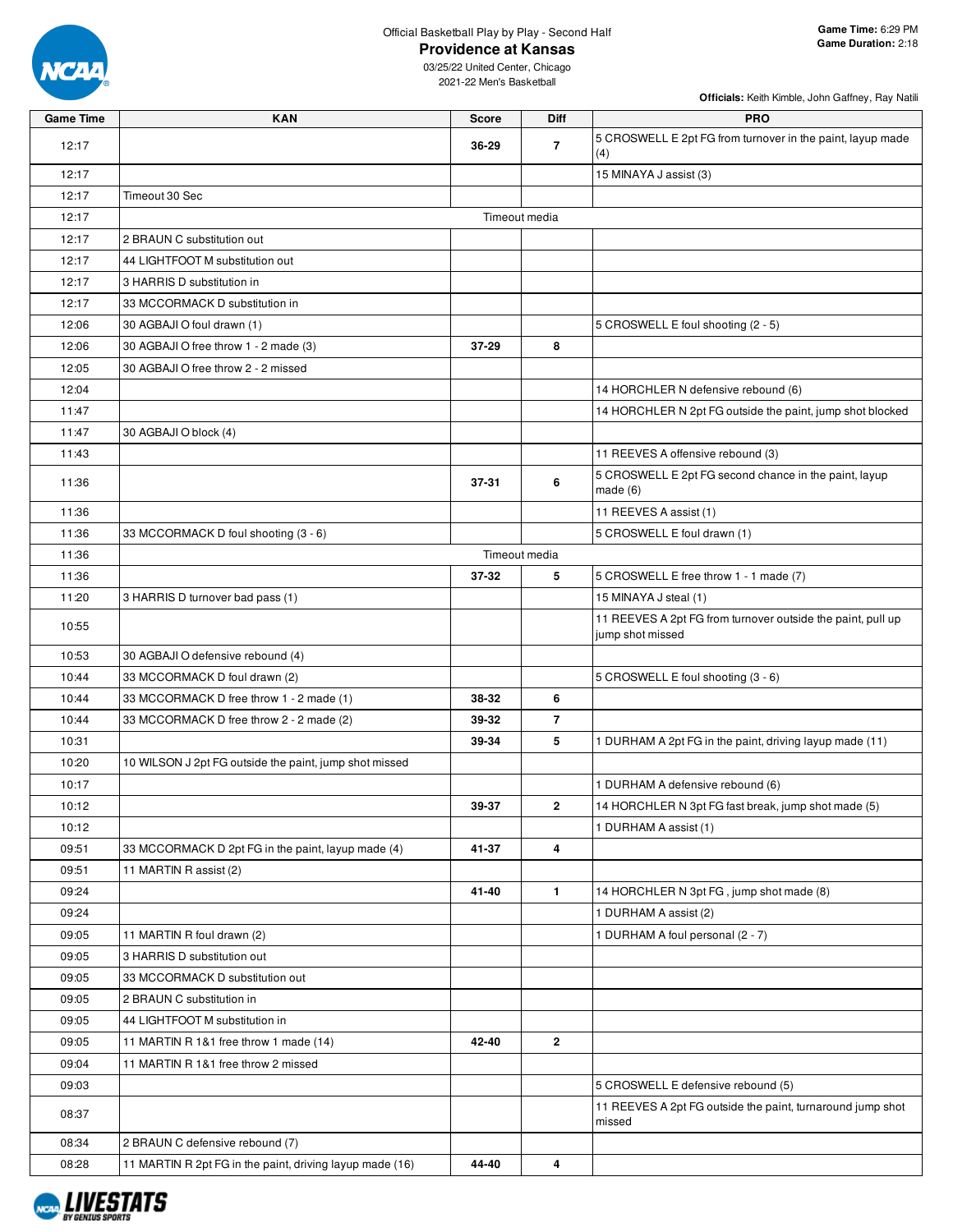

**Officials:** Keith Kimble, John Gaffney, Ray Natili

**Providence at Kansas** 03/25/22 United Center, Chicago

2021-22 Men's Basketball

| <b>Game Time</b> | <b>KAN</b>                                                                        | <b>Score</b>  | <b>Diff</b>    | <b>PRO</b>                                                          |
|------------------|-----------------------------------------------------------------------------------|---------------|----------------|---------------------------------------------------------------------|
| 07:58            |                                                                                   | 44-42         | $\overline{2}$ | 1 DURHAM A 2pt FG in the paint, driving layup made (13)             |
| 07:38            | 11 MARTIN R 2pt FG outside the paint, jump shot missed                            |               |                |                                                                     |
| 07:34            |                                                                                   |               |                | 14 HORCHLER N defensive rebound (7)                                 |
| 07:17            | 2 BRAUN C foul personal (3 - 7)                                                   |               |                | 11 REEVES A foul drawn (2)                                          |
| 07:17            |                                                                                   |               | Timeout media  |                                                                     |
| 07:17            | 30 AGBAJI O substitution out                                                      |               |                |                                                                     |
| 07:17            | 44 LIGHTFOOT M substitution out                                                   |               |                |                                                                     |
| 07:17            | 3 HARRIS D substitution in                                                        |               |                |                                                                     |
| 07:17            | 33 MCCORMACK D substitution in                                                    |               |                |                                                                     |
| 07:17            |                                                                                   |               |                | 5 CROSWELL E substitution out                                       |
|                  |                                                                                   |               |                |                                                                     |
| 07:17            |                                                                                   |               |                | 0 WATSON N substitution in                                          |
| 07:17            |                                                                                   | 44-43         | 1              | 11 REEVES A 1&1 free throw 1 made (5)                               |
| 07:17            |                                                                                   | 44-44         | 0              | 11 REEVES A 1&1 free throw 2 made (6)                               |
| 07:00            | 10 WILSON J 2pt FG in the paint, driving layup made (11)                          | 46-44         | $\mathbf{2}$   |                                                                     |
| 06:30            |                                                                                   | 46-46         | 0              | 1 DURHAM A 2pt FG outside the paint, pull up jump shot made<br>(15) |
| 06:10            | 33 MCCORMACK D foul drawn (3)                                                     |               |                | 0 WATSON N foul shooting (4 - 8)                                    |
| 06:10            | 33 MCCORMACK D free throw 1 - 2 made (5)                                          | 47-46         | $\mathbf{1}$   |                                                                     |
| 06:10            |                                                                                   |               |                | 11 REEVES A substitution out                                        |
| 06:10            |                                                                                   |               |                | 0 WATSON N substitution out                                         |
| 06:10            |                                                                                   |               |                | 4 BYNUM J substitution in                                           |
| 06:10            |                                                                                   |               |                | 5 CROSWELL E substitution in                                        |
| 06:09            | 33 MCCORMACK D free throw 2 - 2 missed                                            |               |                |                                                                     |
| 06:08            |                                                                                   |               |                | 14 HORCHLER N defensive rebound (8)                                 |
| 05:49            |                                                                                   | 47-48         | $-1$           | 14 HORCHLER N 2pt FG in the paint, layup made (10)                  |
| 05:49            |                                                                                   |               |                | 1 DURHAM A assist (3)                                               |
| 05:42            | 11 MARTIN R 3pt FG, jump shot missed                                              |               |                |                                                                     |
| 05:34            |                                                                                   |               |                | 5 CROSWELL E defensive rebound (6)                                  |
| 05:32            |                                                                                   |               |                |                                                                     |
|                  | 11 MARTIN R foul drawn (3)                                                        |               |                | 1 DURHAM A foul offensive (3 - 9)                                   |
| 05:32            |                                                                                   |               |                | 1 DURHAM A turnover offensive (2)                                   |
| 05:32            | 3 HARRIS D substitution out                                                       |               |                |                                                                     |
| 05:32            | 30 AGBAJI O substitution in                                                       |               |                |                                                                     |
| 05:21            | 10 WILSON J 2pt FG from turnover in the paint, driving layup<br>made (13)         | 49-48         | $\mathbf{1}$   |                                                                     |
| 05:21            | 10 WILSON J foul drawn (4)                                                        |               |                | 14 HORCHLER N foul shooting (1 - 10)                                |
| 05:21            | 10 WILSON J free throw 1 - 1 made (14)                                            | 50-48         | $\mathbf{2}$   |                                                                     |
| 05:01            |                                                                                   |               |                | 14 HORCHLER N 3pt FG, jump shot missed                              |
| 04:58            | 2 BRAUN C defensive rebound (8)                                                   |               |                |                                                                     |
| 04:49            | 2 BRAUN C 2pt FG in the paint, driving layup made (6)                             | 52-48         | 4              |                                                                     |
| 04:49            | 11 MARTIN R assist (3)                                                            |               |                |                                                                     |
| 04:49            |                                                                                   |               |                | Timeout 30 Sec                                                      |
| 04:49            |                                                                                   | Timeout media |                |                                                                     |
| 04:21            | 10 WILSON J steal (1)                                                             |               |                | 1 DURHAM A turnover bad pass (3)                                    |
| 04:16            | 10 WILSON J 2pt FG from turnover in the paint, driving layup<br>missed            |               |                |                                                                     |
| 04:12            | 33 MCCORMACK D offensive rebound (2)                                              |               |                |                                                                     |
| 04:12            | 33 MCCORMACK D 2pt FG from turnover second chance in the<br>paint, layup made (7) | 54-48         | 6              |                                                                     |
| 03:57            | 33 MCCORMACK D foul personal (4 - 8)                                              |               |                | 5 CROSWELL E foul drawn (2)                                         |
| 03:57            |                                                                                   |               | Timeout media  |                                                                     |

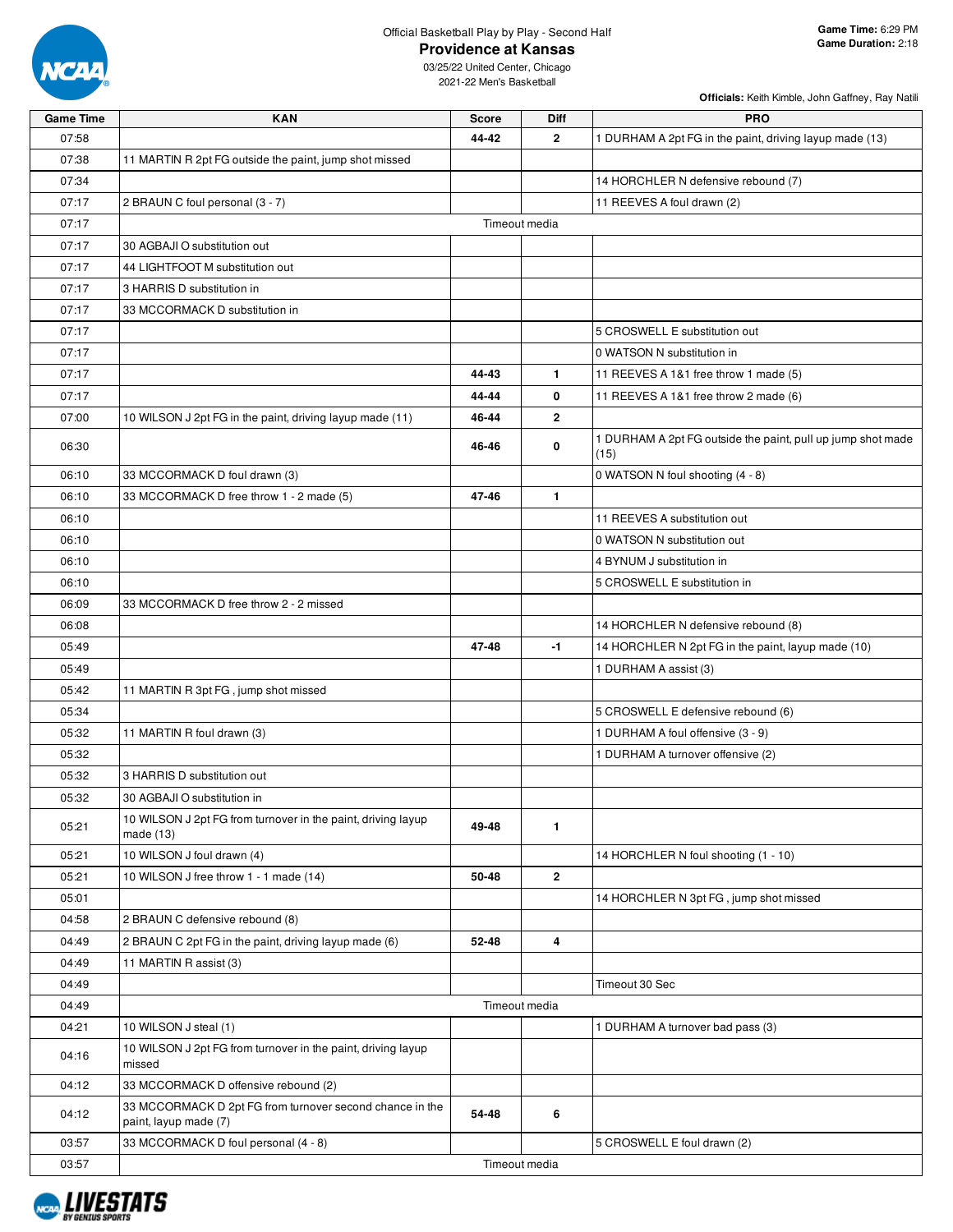

**Officials:** Keith Kimble, John Gaffney, Ray Natili

03/25/22 United Center, Chicago 2021-22 Men's Basketball

**Game Time KAN Score Diff PRO**

| 03:57 |                                                                    | 54-49 | 5              | 5 CROSWELL E 1&1 free throw 1 made (8)                    |
|-------|--------------------------------------------------------------------|-------|----------------|-----------------------------------------------------------|
| 03:57 |                                                                    | 54-50 | 4              | 5 CROSWELL E 1&1 free throw 2 made (9)                    |
| 03:36 | 33 MCCORMACK D foul drawn (4)                                      |       |                | 5 CROSWELL E foul personal (4 - 11)                       |
| 03:36 | 33 MCCORMACK D free throw 1 - 2 missed                             |       |                |                                                           |
| 03:36 | offensive dead ball rebound (3)                                    |       |                |                                                           |
| 03:36 | 33 MCCORMACK D free throw 2 - 2 made (8)                           | 55-50 | 5              |                                                           |
| 03:14 |                                                                    |       |                | 4 BYNUM J 2pt FG in the paint, pull up jump shot blocked  |
| 03:14 | 11 MARTIN R block (1)                                              |       |                |                                                           |
| 03:10 | 2 BRAUN C defensive rebound (9)                                    |       |                |                                                           |
| 02:57 | 30 AGBAJI O 2pt FG in the paint, alleyoop made (5)                 | 57-50 | $\overline{7}$ |                                                           |
| 02:57 | 2 BRAUN C assist (2)                                               |       |                |                                                           |
| 02:55 |                                                                    |       |                | Timeout 30 Sec                                            |
| 02:55 |                                                                    |       |                | 4 BYNUM J substitution out                                |
| 02:55 |                                                                    |       |                | 5 CROSWELL E substitution out                             |
| 02:55 |                                                                    |       |                | 0 WATSON N substitution in                                |
| 02:55 |                                                                    |       |                | 11 REEVES A substitution in                               |
| 02:35 |                                                                    | 57-53 | 4              | 11 REEVES A 3pt FG, jump shot made (9)                    |
| 02:35 |                                                                    |       |                | 15 MINAYA J assist (4)                                    |
| 02:13 | 10 WILSON J 2pt FG in the paint, layup blocked                     |       |                |                                                           |
| 02:13 |                                                                    |       |                | 14 HORCHLER N block (1)                                   |
| 02:09 |                                                                    |       |                | 1 DURHAM A defensive rebound (7)                          |
| 01:58 |                                                                    |       |                | 1 DURHAM A 2pt FG in the paint, floating jump shot missed |
| 01:55 | 11 MARTIN R defensive rebound (7)                                  |       |                |                                                           |
| 01:32 | 11 MARTIN R foul drawn (4)                                         |       |                | 1 DURHAM A foul shooting (4 - 12)                         |
| 01:32 | 11 MARTIN R free throw 1 - 3 missed                                |       |                |                                                           |
| 01:32 | offensive dead ball rebound (4)                                    |       |                |                                                           |
| 01:32 | 11 MARTIN R free throw 2 - 3 made (17)                             | 58-53 | 5              |                                                           |
| 01:32 | 11 MARTIN R free throw 3 - 3 made (18)                             | 59-53 | 6              |                                                           |
| 01:18 |                                                                    |       |                | 1 DURHAM A 3pt FG, jump shot missed                       |
| 01:16 | 2 BRAUN C defensive rebound (10)                                   |       |                |                                                           |
| 00:54 | 33 MCCORMACK D 2pt FG in the paint, turnaround jump shot<br>missed |       |                |                                                           |
| 00:50 |                                                                    |       |                | 15 MINAYA J defensive rebound (5)                         |
| 00:48 |                                                                    | 59-55 | 4              | 0 WATSON N 2pt FG fast break in the paint, dunk, made (8) |
| 00:48 |                                                                    |       |                | 1 DURHAM A assist (4)                                     |
| 00:43 | 11 MARTIN R foul drawn (5)                                         |       |                | 14 HORCHLER N foul personal (2 - 13)                      |
| 00:43 | 11 MARTIN R free throw 1 - 2 missed                                |       |                |                                                           |
| 00:43 | offensive dead ball rebound (5)                                    |       |                |                                                           |
| 00:43 |                                                                    |       |                | 0 WATSON N substitution out                               |
| 00:43 |                                                                    |       |                | 4 BYNUM J substitution in                                 |
| 00:43 | 33 MCCORMACK D substitution out                                    |       |                |                                                           |
| 00:43 | 3 HARRIS D substitution in                                         |       |                |                                                           |
| 00:43 |                                                                    |       |                | Timeout 60 Sec                                            |
| 00:43 | 11 MARTIN R free throw 2 - 2 made (19)                             | 60-55 | 5              |                                                           |
| 00:28 |                                                                    |       |                | 14 HORCHLER N 3pt FG, jump shot missed                    |
| 00:27 | defensive rebound (43)                                             |       |                |                                                           |
| 00:27 |                                                                    |       |                | 4 BYNUM J substitution out                                |
| 00:27 |                                                                    |       |                | 5 CROSWELL E substitution in                              |
| 00:27 | 11 MARTIN R foul drawn (6)                                         |       |                | 11 REEVES A foul personal (1 - 14)                        |

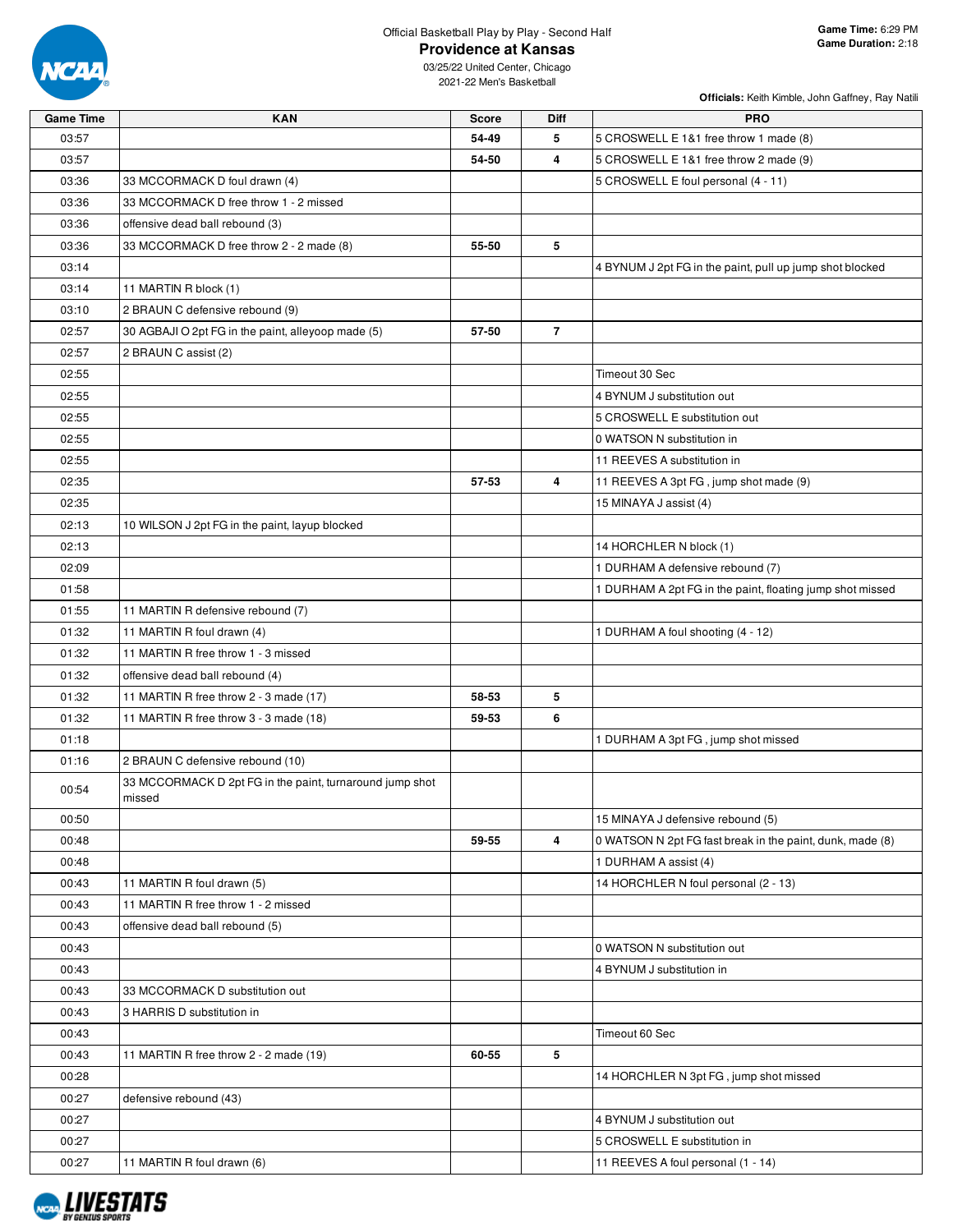

**Officials:** Keith Kimble, John Gaffney, Ray Natili

**Providence at Kansas** 03/25/22 United Center, Chicago

2021-22 Men's Basketball

| <b>Game Time</b> | <b>KAN</b>                             | <b>Score</b>         | Diff                    | <b>PRO</b>                                                            |
|------------------|----------------------------------------|----------------------|-------------------------|-----------------------------------------------------------------------|
| 00:27            | 11 MARTIN R free throw 1 - 2 missed    |                      |                         |                                                                       |
| 00:27            | offensive dead ball rebound (6)        |                      |                         |                                                                       |
| 00:27            | 11 MARTIN R free throw 2 - 2 made (20) | $61 - 55$            | 6                       |                                                                       |
| 00:19            |                                        | 61-57                | 4                       | 1 DURHAM A 2pt FG fast break in the paint, driving layup made<br>(17) |
| 00:16            | 11 MARTIN R foul drawn (7)             |                      |                         | 15 MINAYA J foul personal (3 - 15)                                    |
| 00:16            | 11 MARTIN R free throw 1 - 2 made (21) | 62-57                | 5                       |                                                                       |
| 00:16            |                                        |                      |                         | 5 CROSWELL E substitution out                                         |
| 00:16            |                                        |                      |                         | 4 BYNUM J substitution in                                             |
| 00:16            | 11 MARTIN R free throw 2 - 2 made (22) | 63-57                | 6                       |                                                                       |
| 00:10            | 11 MARTIN R foul shooting (3 - 9)      |                      |                         | 1 DURHAM A foul drawn (5)                                             |
| 00:10            |                                        | 63-58                | 5                       | 1 DURHAM A free throw fast break 1 - 3 made (18)                      |
| 00:10            |                                        |                      |                         | 1 DURHAM A free throw fast break 2 - 3 missed                         |
| 00:10            |                                        |                      |                         | offensive dead ball rebound (3)                                       |
| 00:10            |                                        | 63-59                | $\overline{\mathbf{4}}$ | 1 DURHAM A free throw fast break 3 - 3 made (19)                      |
| 00:10            |                                        |                      |                         | 1 DURHAM A substitution out                                           |
| 00:10            |                                        |                      |                         | 10 BREED A substitution in                                            |
| 00:09            | 10 WILSON J foul drawn (5)             |                      |                         | 15 MINAYA J foul personal (4 - 16)                                    |
| 00:09            | 10 WILSON J free throw 1 - 2 made (15) | 64-59                | 5                       |                                                                       |
| 00:09            |                                        |                      |                         | 10 BREED A substitution out                                           |
| 00:09            |                                        |                      |                         | 1 DURHAM A substitution in                                            |
| 00:09            | 10 WILSON J free throw 2 - 2 made (16) | 65-59                | 6                       |                                                                       |
| 00:04            |                                        | 65-61                | 4                       | 1 DURHAM A 2pt FG fast break in the paint, driving layup made<br>(21) |
| 00:03            | 11 MARTIN R foul drawn (8)             |                      |                         | 4 BYNUM J foul personal (1 - 17)                                      |
| 00:03            | 11 MARTIN R free throw 1 - 2 missed    |                      |                         |                                                                       |
| 00:03            | offensive dead ball rebound (7)        |                      |                         |                                                                       |
| 00:03            | 11 MARTIN R free throw 2 - 2 made (23) | 66-61                | 5                       |                                                                       |
| 00:00            |                                        |                      |                         | 1 DURHAM A 3pt FG, jump shot missed                                   |
| 00:00            |                                        |                      |                         | offensive dead ball rebound (4)                                       |
|                  |                                        | <b>END OF GAME</b>   |                         |                                                                       |
|                  |                                        | <b>KAN 66-61 PRO</b> |                         |                                                                       |

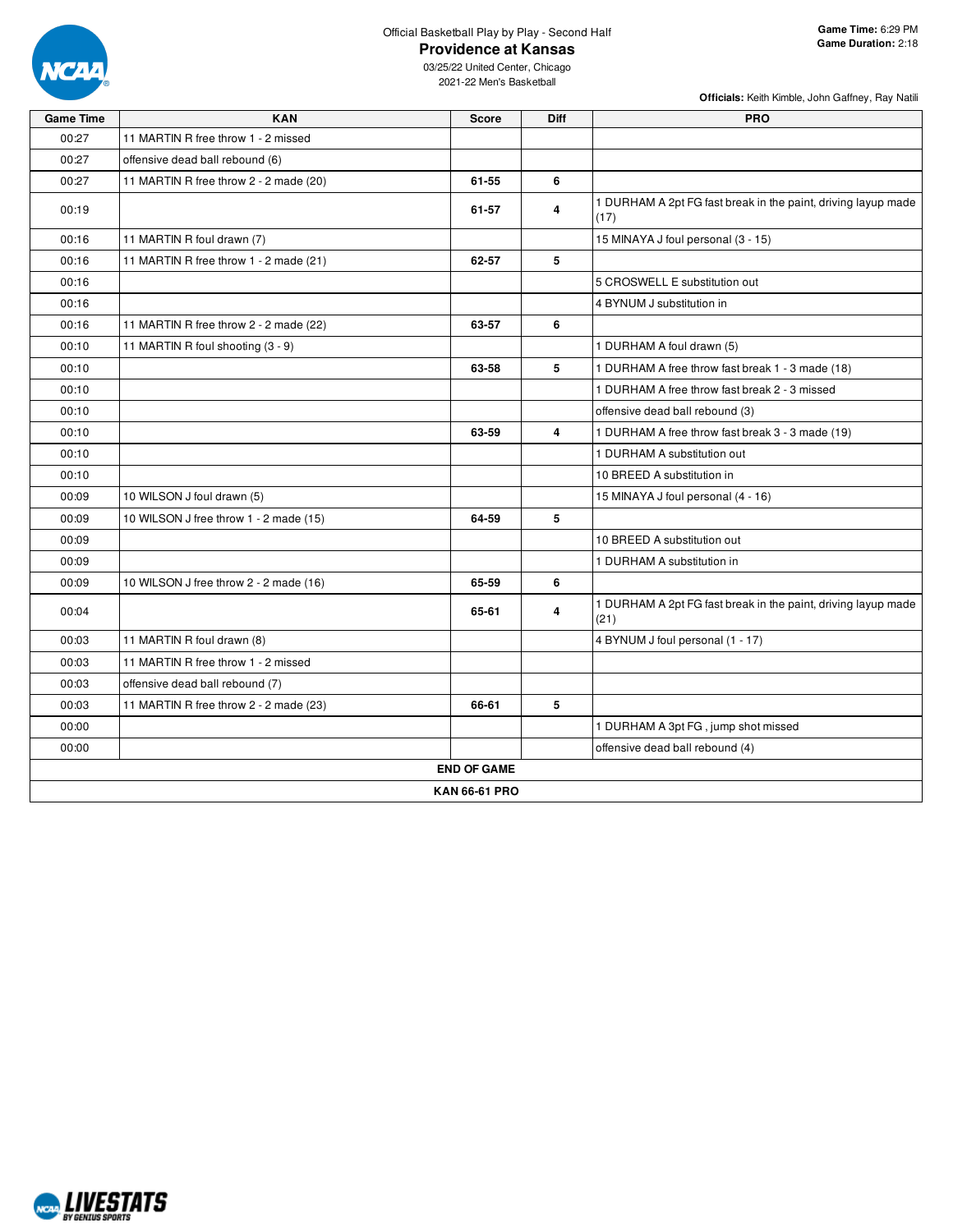

#### Official Basketball Box Score - Second Half **Providence at Kansas** 03/25/22 United Center, Chicago

2021-22 Men's Basketball

#### **Providence - 44**

**Officials:** Keith Kimble, John Gaffney, Ray Natili

|               |                       |            | FG       | 3P       | FT       |              |           | <b>Rebounds</b> |              | <b>Fouls</b>   | <b>TP</b>    |          | AS TO ST     |   | <b>Blocks</b>           |           | $+/-$ |
|---------------|-----------------------|------------|----------|----------|----------|--------------|-----------|-----------------|--------------|----------------|--------------|----------|--------------|---|-------------------------|-----------|-------|
|               | NO. Name              | <b>Min</b> | M-A      | M-A      | M-A      | OR.          | <b>DR</b> | <b>TOT</b>      | <b>PF</b>    | F <sub>D</sub> |              |          |              |   | <b>BS</b>               | <b>BA</b> |       |
| 14            | F<br>Noah Horchler    | 20:00      | $4 - 8$  | $2 - 4$  | $0-0$    | 0            | 3         | 3               | 2            | 0              | 10           | 0        | 0            |   |                         |           | 4     |
| 15            | F<br>Justin Minaya    | 20:00      | $0 - 1$  | $0 - 1$  | $0 - 0$  | $\Omega$     | 3         | 3               | 3            |                | $\Omega$     | 3        | $\mathbf 0$  |   | 0                       | 0         | 4     |
| $\Omega$      | Nate Watson<br>C.     | 06:59      | $2 - 3$  | $0 - 0$  | $0 - 0$  | $\Omega$     | 0         | 0               | 3            |                | 4            | $\Omega$ | 0            | 0 | 0                       | 0         |       |
|               | Aljami Durham<br>GI   | 19:59      | $6 - 10$ | $0 - 2$  | $2 - 4$  | $\Omega$     | 4         | 4               | 3            | 3              | 14           | 4        | 3            | 0 | 0                       |           | 5     |
| 11            | A.J. Reeves<br>G      | 14:08      | $1-5$    | 1-3      | $4 - 4$  |              | $\Omega$  | 1               |              | 2              | 7            |          | 0            | 0 | 1                       | 0         | 12    |
| 12            | <b>Brycen Goodine</b> | 00:00      | $0 - 0$  | $0 - 0$  | $0 - 0$  | $\Omega$     | $\Omega$  | 0               | $\mathbf{0}$ | $\mathbf 0$    | $\mathbf{0}$ | $\Omega$ | $\mathbf 0$  | 0 | 0                       | 0         | 0     |
| 24            | <b>Andrew Fonts</b>   | 00:00      | $0 - 0$  | $0-0$    | $0 - 0$  | $\Omega$     | 0         | 0               | $\Omega$     | 0              | $\Omega$     | $\Omega$ | 0            | 0 | 0                       | 0         | 0     |
| 4             | Jared Bynum           | 06:23      | $0 - 1$  | $0 - 0$  | $0 - 0$  | $\Omega$     | $\Omega$  | 0               |              | 0              | $\Omega$     | $\Omega$ |              | 0 | 0                       |           | -9    |
| 5             | <b>Ed Croswell</b>    | 12:30      | $3-5$    | $0-0$    | $3-3$    | $\mathbf{2}$ | 2         | 4               | 4            | 2              | 9            | $\Omega$ | $\mathbf{0}$ | 0 | 0                       |           | 4     |
| 10            | Alyn Breed            | 00:01      | $0 - 0$  | $0 - 0$  | $0 - 0$  | 0            | $\Omega$  | 0               | 0            | 0              | 0            | $\Omega$ | 0            | 0 | 0                       | 0         | -1    |
| Team          |                       |            |          |          |          |              | 0         |                 |              |                | 0            |          | 0            |   |                         |           |       |
| <b>Totals</b> |                       |            | 16-33    | $3 - 10$ | $9 - 11$ | 4            | 12        | 16              | 17           | 9              | 44           | 8        | 4            | 2 | 2                       | 4         | 4     |
|               |                       |            |          |          |          |              |           |                 |              |                |              |          |              |   | エンストルじょうし ロッシリスト トロヘトリロ |           |       |

|               | <b>Shooting By Period</b> |       |  |  |  |  |  |  |  |  |  |  |
|---------------|---------------------------|-------|--|--|--|--|--|--|--|--|--|--|
| ond FG%       | 16-33                     | 48.5% |  |  |  |  |  |  |  |  |  |  |
| 3PT%          | $3 - 10$                  | 30.0% |  |  |  |  |  |  |  |  |  |  |
| FT%           | $9 - 11$                  | 81.8% |  |  |  |  |  |  |  |  |  |  |
| <b>GM FG%</b> | 16-33                     | 48.5% |  |  |  |  |  |  |  |  |  |  |
| 3PT%          | $3 - 10$                  | 30.0% |  |  |  |  |  |  |  |  |  |  |
| FT%           | $9 - 11$                  | 81.8% |  |  |  |  |  |  |  |  |  |  |

Dead Ball Rebounds: 2, 0

| Kansas - | 40 |
|----------|----|
|          |    |

**Technical Fouls:**:NONE

|               |                      |       | FG            | 3P      | <b>FT</b> |     |           | <b>Rebounds</b> |                | <b>Fouls</b> | ТP              | AS | <b>TO</b> | <b>ST</b> | <b>Blocks</b> |                       |       |
|---------------|----------------------|-------|---------------|---------|-----------|-----|-----------|-----------------|----------------|--------------|-----------------|----|-----------|-----------|---------------|-----------------------|-------|
|               | NO. Name             | Min   | M-A           | M-A     | M-A       | OR. | <b>DR</b> | <b>TOT</b>      | <b>PF</b>      | <b>FD</b>    |                 |    |           |           | <b>BS</b>     | BA                    | $+/-$ |
| 10            | Jalen Wilson<br>FI   | 20:00 | $2 - 7$       | $0 - 1$ | $5 - 5$   | 0   |           |                 |                | 4            | 9               | 0  |           |           |               |                       | -4    |
| 33            | David McCormack<br>F | 11:06 | $2 - 3$       | $0 - 0$ | $4-6$     |     | $\Omega$  |                 | 3              | 3            | 8               | 0  |           | 0         | 0             | $\mathbf 0$           | -6    |
| 2             | Christian Braun<br>G | 16:48 | 1-1           | $0 - 0$ | $2-2$     | 0   | 7         | 7               | 2              |              | 4               |    | 0         | 0         | 0             | 0                     | 2     |
| 3             | Dajuan Harris<br>G   | 10:13 | $2 - 3$       | $0 - 1$ | $0 - 0$   | 0   | $\Omega$  | $\Omega$        | 0              | $\Omega$     | 4               | 0  |           | 0         | 0             | $\mathbf 0$           | -6    |
| 30            | Ochai Agbaji<br>G    | 18:15 | 1-2           | $0-0$   | $1-2$     | 0   |           |                 | 0              |              | 3               | 0  | 0         | 0         |               | 1                     | -1    |
| 55            | Jalen Coleman-Lands  | 00:00 | $0 - 0$       | $0 - 0$ | $0 - 0$   | 0   | $\Omega$  | $\Omega$        | 0              | $\Omega$     | 0               | 0  | 0         | 0         | 0             | $\mathbf 0$           |       |
| 44            | Mitch Lightfoot      | 08:11 | $1-2$         | $0 - 0$ | $0 - 0$   |     | $\Omega$  |                 |                |              | 2               | 0  | 0         | 0         |               | 0                     |       |
| 11            | <b>Remy Martin</b>   | 15:27 | 1-4           | $0 - 2$ | $8 - 13$  | 0   | 3         | 3               | $\overline{2}$ | 7            | 10 <sup>1</sup> | 3  | 2         | 0         |               | 0                     | -6    |
| Team          |                      |       |               |         |           | 0   |           |                 |                |              | 0               |    | 0         |           |               |                       |       |
| <b>Totals</b> |                      |       | $10-22$ $0-4$ |         | $20 - 28$ | 2   | 13        | 15              | 9              | 17           | 40              | 4  | 5         |           | 4             | $\overline{2}$        | -4    |
|               |                      |       |               |         |           |     |           |                 |                |              |                 |    |           |           |               | Technical Fouls::NONE |       |

| <b>Shooting By Period</b> |           |       |  |  |  |  |  |  |  |  |  |
|---------------------------|-----------|-------|--|--|--|--|--|--|--|--|--|
| 2 <sup>nd</sup> FG%       | 10-22     | 45.5% |  |  |  |  |  |  |  |  |  |
| 3PT%                      | $0 - 4$   | 0.0%  |  |  |  |  |  |  |  |  |  |
| FT%                       | 20-28     | 71.4% |  |  |  |  |  |  |  |  |  |
| GM FG%                    | 10-22     | 45.5% |  |  |  |  |  |  |  |  |  |
| 3PT%                      | $0 - 4$   | 0.0%  |  |  |  |  |  |  |  |  |  |
| FT%                       | $20 - 28$ | 71.4% |  |  |  |  |  |  |  |  |  |

Dead Ball Rebounds: 6, 0

|                                                                   | <b>PRO</b> | <b>KAN</b>                                          |                       |    |               |                                 |     |     |     |
|-------------------------------------------------------------------|------------|-----------------------------------------------------|-----------------------|----|---------------|---------------------------------|-----|-----|-----|
|                                                                   |            |                                                     | <b>Points from</b>    |    | <b>PROKAN</b> | <b>Period by Period Scoring</b> |     |     |     |
| <b>Biggest lead</b>                                               |            | 1 (2 <sup>nd</sup> 5:49) 13 (2 <sup>nd</sup> 16:20) |                       |    |               |                                 |     |     |     |
|                                                                   |            |                                                     | <b>Turnovers</b>      | 8  | 9             |                                 | 1st | 2nd | וסד |
| <b>Best Scoring Run</b> $6(2^{nd} 12:17)$ 7(2 <sup>nd</sup> 4:12) |            |                                                     | Paint                 | 24 | 20            |                                 |     |     |     |
| Lead Changes                                                      |            |                                                     | <b>Second Chancel</b> | 3  | 6             | <b>PRO</b>                      |     | 44  | 61  |
| <b>Times Tied</b>                                                 |            |                                                     | <b>Fast Breaks</b>    | 11 | 2             | <b>KAN</b>                      | 26  | 40  | 66  |
| Time with Lead                                                    | 00:28      | 18:17                                               | Bench                 | 9  | 12            |                                 |     |     |     |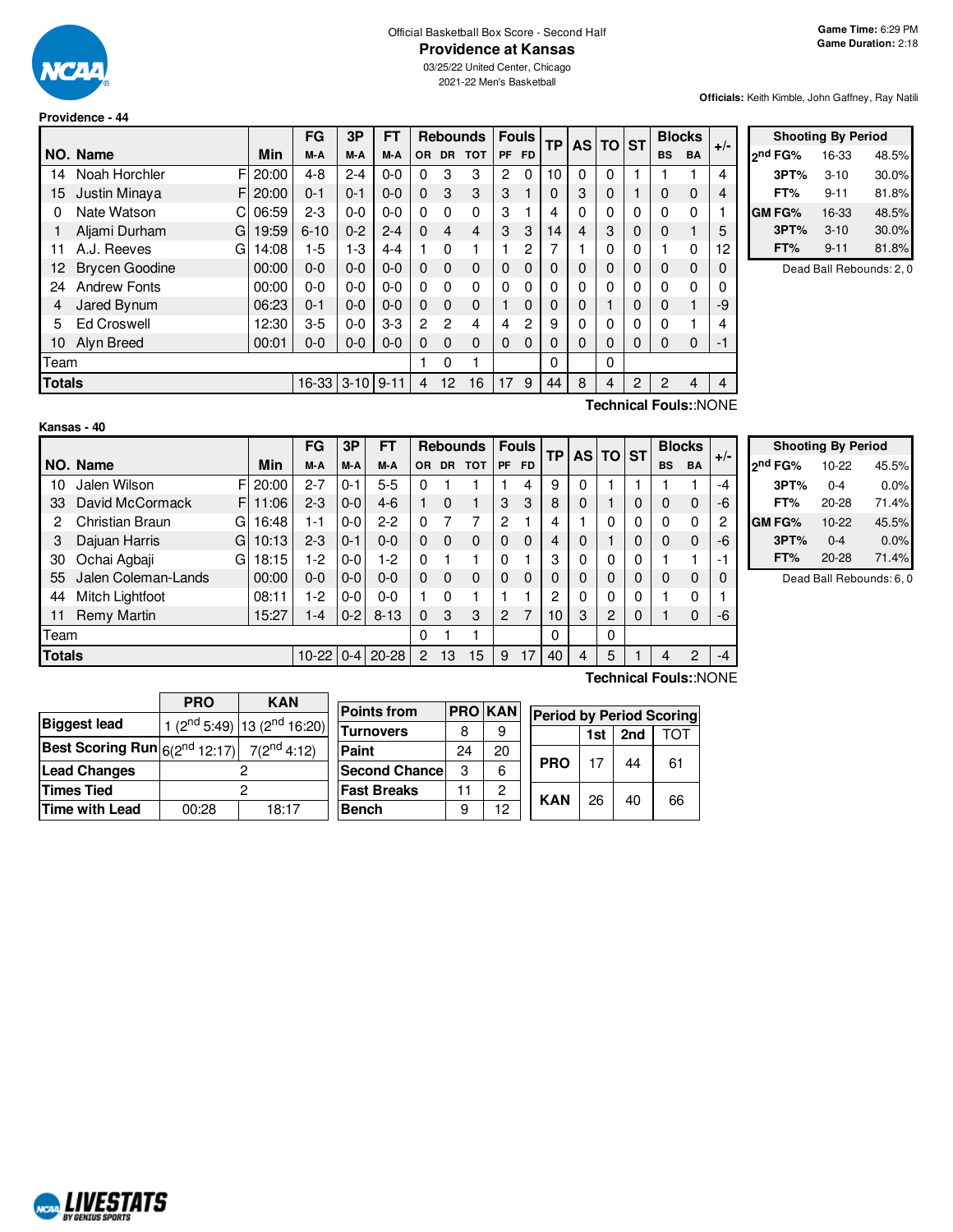

{ Players => 0, 1, 2, 3, 5, 10, 11, 12, 13, 15, 20, 21, 24, 30, 31, 33, 44, 55; } FG Types => All; Results => All;

{ Players => 0, 1, 3, 4, 5, 10, 11, 12, 14, 15, 22, 23, 24, 30, 33; } FG Types => All; Results => All;



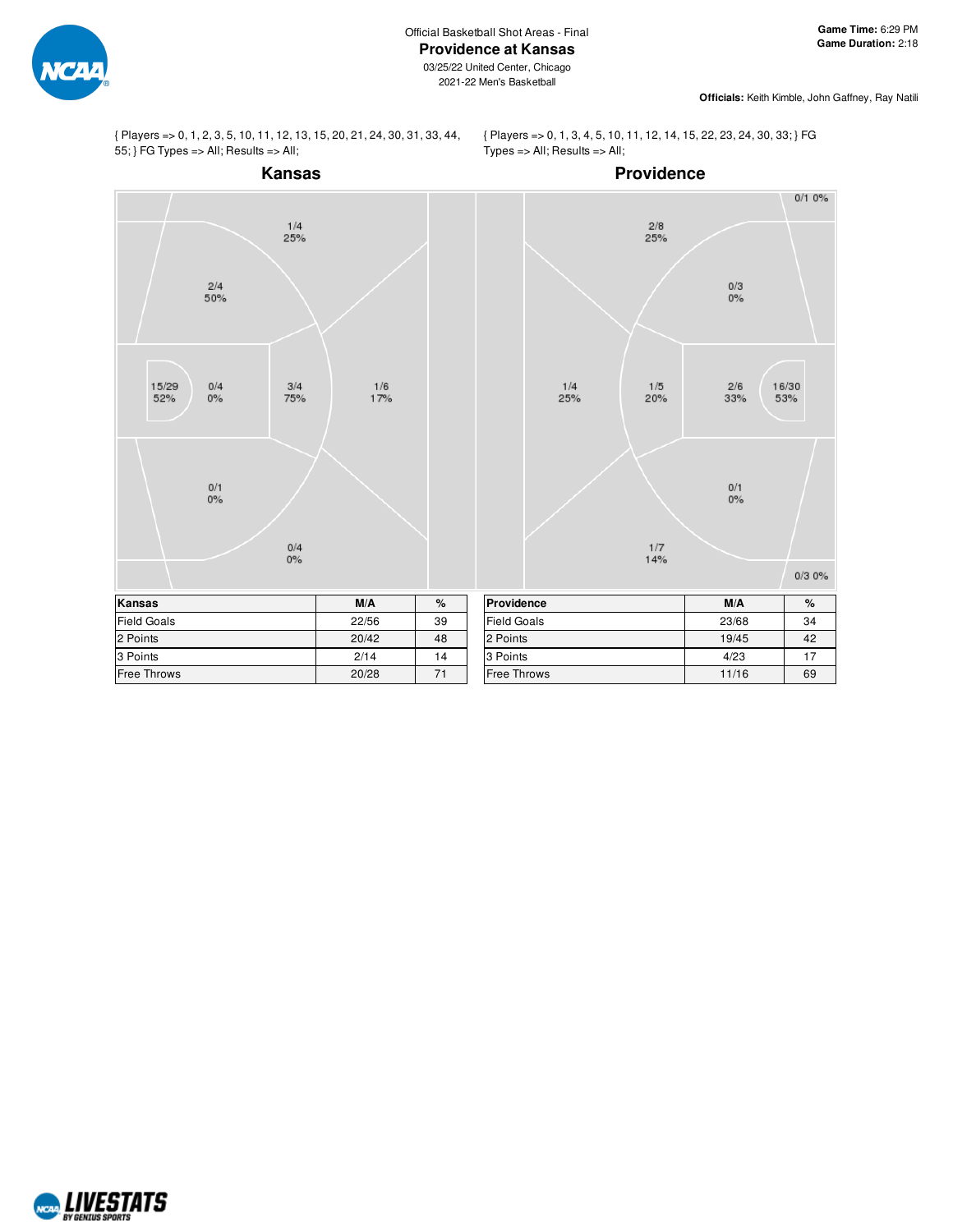

2021-22 Men's Basketball

#### **Providence**

**Officials:** Keith Kimble, John Gaffney, Ray Natili

|                      | .                     |       |             |           |              |                    |       |                |      |                |                |                 |              |               |     |    |                  |
|----------------------|-----------------------|-------|-------------|-----------|--------------|--------------------|-------|----------------|------|----------------|----------------|-----------------|--------------|---------------|-----|----|------------------|
| <b>No</b>            | Name                  |       | <b>Mins</b> |           | <b>Score</b> | <b>Points Diff</b> |       | Points per Min |      | <b>Assists</b> |                | <b>Rebounds</b> |              | <b>Steals</b> |     |    | <b>Turnovers</b> |
|                      |                       | On    | Off         | <b>On</b> | Off          | On                 | Off   | <b>On</b>      | Off  | On             | Off            | On              | Off          | On            | Off | On | Off              |
|                      | Nate Watson           | 22:17 | 17:43       | $26 - 34$ | $35 - 32$    | -8                 | 3     | 1.17           | 1.98 | 4              | 6              | 21              | 17           | 2             |     |    | 3                |
|                      | Aljami Durham         | 39:05 | 00:55       | $61 - 63$ | $0 - 3$      | $-2$               | $-3$  | 1.56           | 0.00 | 10             | $\mathbf{0}$   | 38              | $\mathbf{0}$ | 4             |     | 6  |                  |
|                      | Jared Bynum           | 17:44 | 22:16       | $23 - 39$ | $38 - 27$    | $-16$              | 11    | 1.30           | 1.71 | 4              | 6              | 16              | 22           |               |     | 5  | 2                |
| 5                    | <b>Ed Croswell</b>    | 17:12 | 22:48       | $31 - 27$ | $30 - 39$    | 4                  | $-9$  | 1.80           | 1.32 | 6              | 4              | 17              | 21           | 2             |     | 3  |                  |
| 10                   | Alyn Breed            | 01:52 | 38:08       | $0 - 3$   | $61 - 63$    | $-3$               | -2    | 0.00           | 1.60 | $\mathbf 0$    | 10             | 3               | 35           |               |     | 0  |                  |
| $-1$<br>$\mathbf{1}$ | A.J. Reeves           | 26:50 | 13:10       | $44 - 38$ | $17 - 28$    | 6                  | $-11$ | 1.64           | 1.29 | 6              | $\overline{4}$ | 26              | 12           | 3             |     | 3  |                  |
| 12                   | <b>Brycen Goodine</b> | 00:05 | 39:55       | $0 - 0$   | $61 - 66$    | $\Omega$           | -5    | 0.00           | 1.53 | $\mathbf 0$    | 10             | $\Omega$        | 38           | $\Omega$      |     | 0  |                  |
| 14                   | Noah Horchler         | 37:33 | 02:27       | $59 - 64$ | $2 - 2$      | $-5$               | 0     | 1.57           | 0.82 | 10             | $\Omega$       | 35              | 3            | 4             |     |    | $\Omega$         |
| 15                   | Justin Minaya         | 37:20 | 02:40       | $61 - 62$ | $0 - 4$      | -1                 | -4    | 1.63           | 0.00 | 10             | $\Omega$       | 34              | 4            | 4             |     |    |                  |
| 24                   | <b>Andrew Fonts</b>   | 00:02 | 39:58       | $0 - 0$   | $61 - 66$    | $\Omega$           | $-5$  | 0.00           | 1.53 | $\mathbf{0}$   | 10             | 0               | 38           | $\Omega$      |     | 0  |                  |
|                      |                       |       |             |           |              |                    |       |                |      |                |                |                 |              |               |     |    |                  |

#### **Kansas**

| <b>No</b>      | Name                |       | <b>Mins</b> | Score     |           |      | <b>Points Diff</b>       |      | Points per Min |    | <b>Assists</b> |    | <b>Rebounds</b> | <b>Steals</b> |                |    | Turnovers |
|----------------|---------------------|-------|-------------|-----------|-----------|------|--------------------------|------|----------------|----|----------------|----|-----------------|---------------|----------------|----|-----------|
|                |                     | On    | Off         | On        | Off       | On   | Off                      | On   | Off            | On | Off            | On | Off             | On            | Off            | On | Off       |
| $\overline{c}$ | Christian Braun     | 35:28 | 04:32       | $61 - 50$ | $5 - 11$  |      | -6                       | 1.72 | 1.10           | 6  |                | 40 | 3               | 3             | 0              | 9  |           |
| 3              | Dajuan Harris       | 20:31 | 19:29       | $34 - 37$ | $32 - 24$ | -3   | 8                        | .66  | 1.64           | 3  |                | 22 | 21              |               | $\overline{2}$ |    |           |
| 10             | Jalen Wilson        | 37:33 | 02:27       | $64 - 59$ | $2 - 2$   | b    |                          | 1.70 | 0.82           |    |                | 39 |                 | 3             |                | 10 |           |
| 11             | Remy Martin         | 26:40 | 13:20       | $49 - 47$ | $17 - 14$ | 2    | 3                        | .84  | 1.28           |    | $\overline{2}$ | 24 | 19              |               |                | 6  |           |
| 30             | Ochai Agbaji        | 36:44 | 03:16       | $61 - 55$ | $5 - 6$   | 6    | $\overline{\phantom{0}}$ | .66  | 1.53           |    |                | 42 |                 | 3             | $\Omega$       | 10 |           |
| 33             | David McCormack     | 23:19 | 16:41       | $32 - 37$ | $34 - 24$ | $-5$ | 10                       | 1.37 | 2.04           |    | 3              | 24 | 19              |               |                |    | 3         |
| 44             | Mitch Lightfoot     | 15:53 | 24:07       | $27 - 18$ | $39 - 43$ | 9    |                          | 1.70 | 1.62           | 3  |                |    | 26              |               | $\overline{2}$ | 3  |           |
| 55             | Jalen Coleman-Lands | 03:52 | 36:08       | $2 - 2$   | $64 - 59$ |      |                          | 0.52 | 1.77           |    |                |    | 36              |               | 3              |    | 10        |

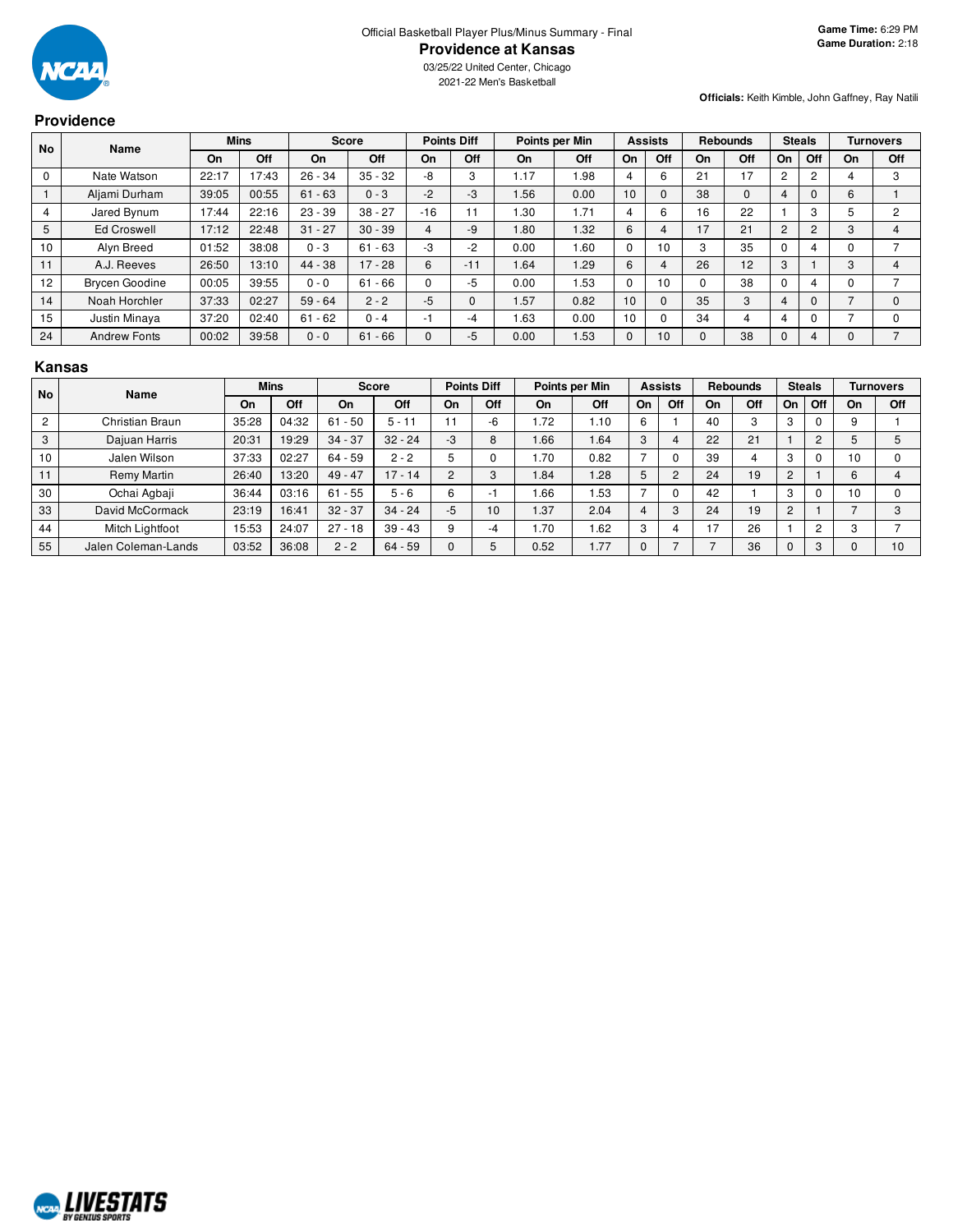

**Officials:** Keith Kimble, John Gaffney, Ray Natili

## Players => 0, 1, 3, 4, 5, 10, 11, 12, 14, 15, 22, 23, 24, 30, 33FG Types=>AllResults=>All **Providence**



# **Blow Up Chart**



| Providence         | M/A   | %  | <b>Providence</b>        | M/A       | $\%$ |
|--------------------|-------|----|--------------------------|-----------|------|
| <b>Field Goals</b> | 23/68 | 34 | Points in the Paint      | 36(18/36) | 50   |
| 2 Points           | 19/45 | 42 | <b>Fast Break Points</b> | 16(8/9)   | 89   |
| 3 Points           | 4/23  | 17 | Second Chance Points     | 5(3/14)   | 21   |
| <b>Free Throws</b> | 11/16 | 69 | <b>Effective FG%</b>     | 37        |      |

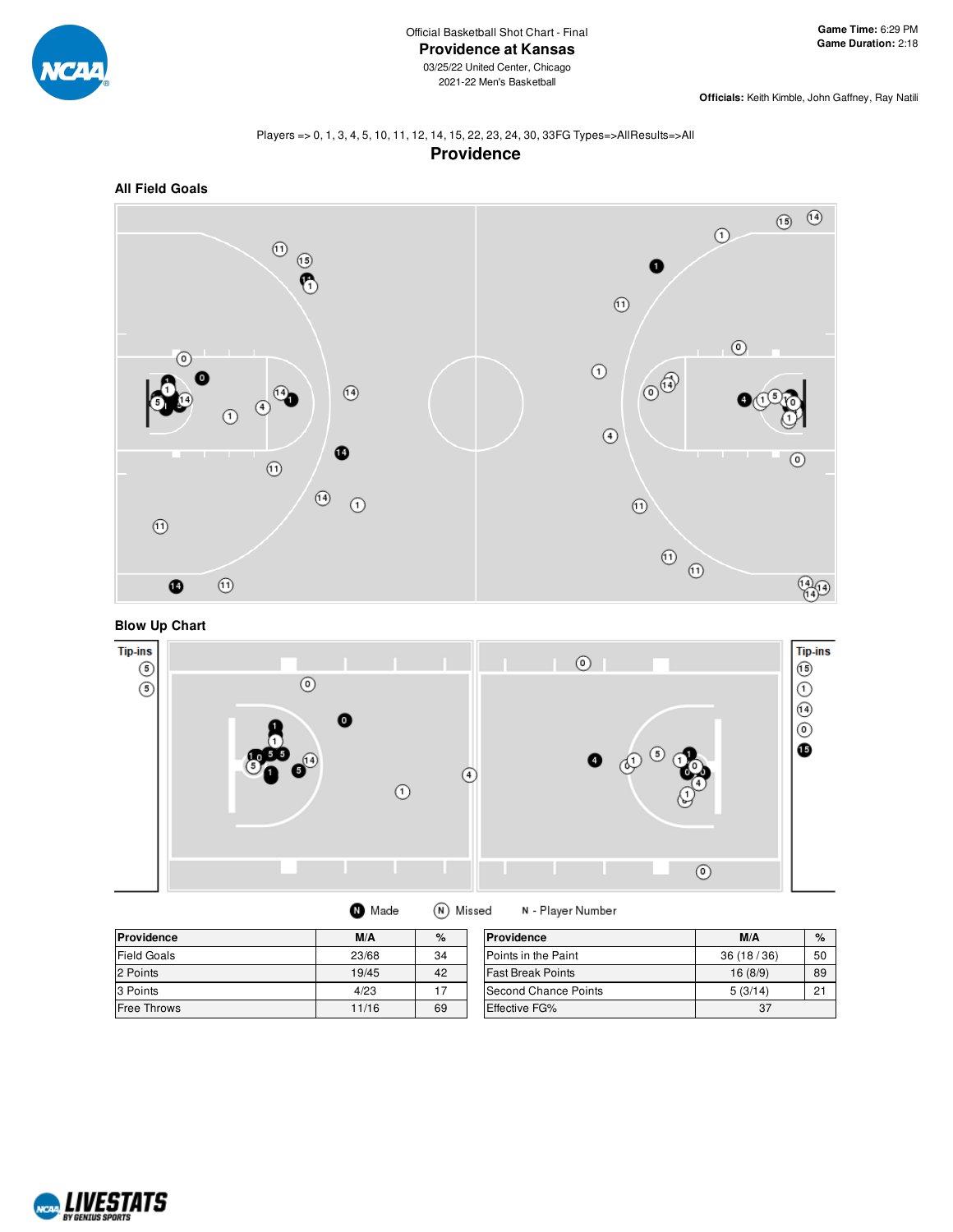

**Officials:** Keith Kimble, John Gaffney, Ray Natili

#### Players => 0, 1, 2, 3, 5, 10, 11, 12, 13, 15, 20, 21, 24, 30, 31, 33, 44, 55FG Types=>AllResults=>All









| J Made | (N) Missed | N - Playe |
|--------|------------|-----------|
|--------|------------|-----------|

| Kansas             | M/A   | %  | Kansas                   | M/A       | $\%$ |
|--------------------|-------|----|--------------------------|-----------|------|
| <b>Field Goals</b> | 22/56 | 39 | Points in the Paint      | 30(15/33) | 45   |
| 2 Points           | 20/42 | 48 | <b>Fast Break Points</b> | 6(4/4)    | 100  |
| 3 Points           | 2/14  | 14 | Second Chance Points     | 17(8/11)  | 73   |
| Free Throws        | 20/28 |    | <b>Effective FG%</b>     | 41        |      |

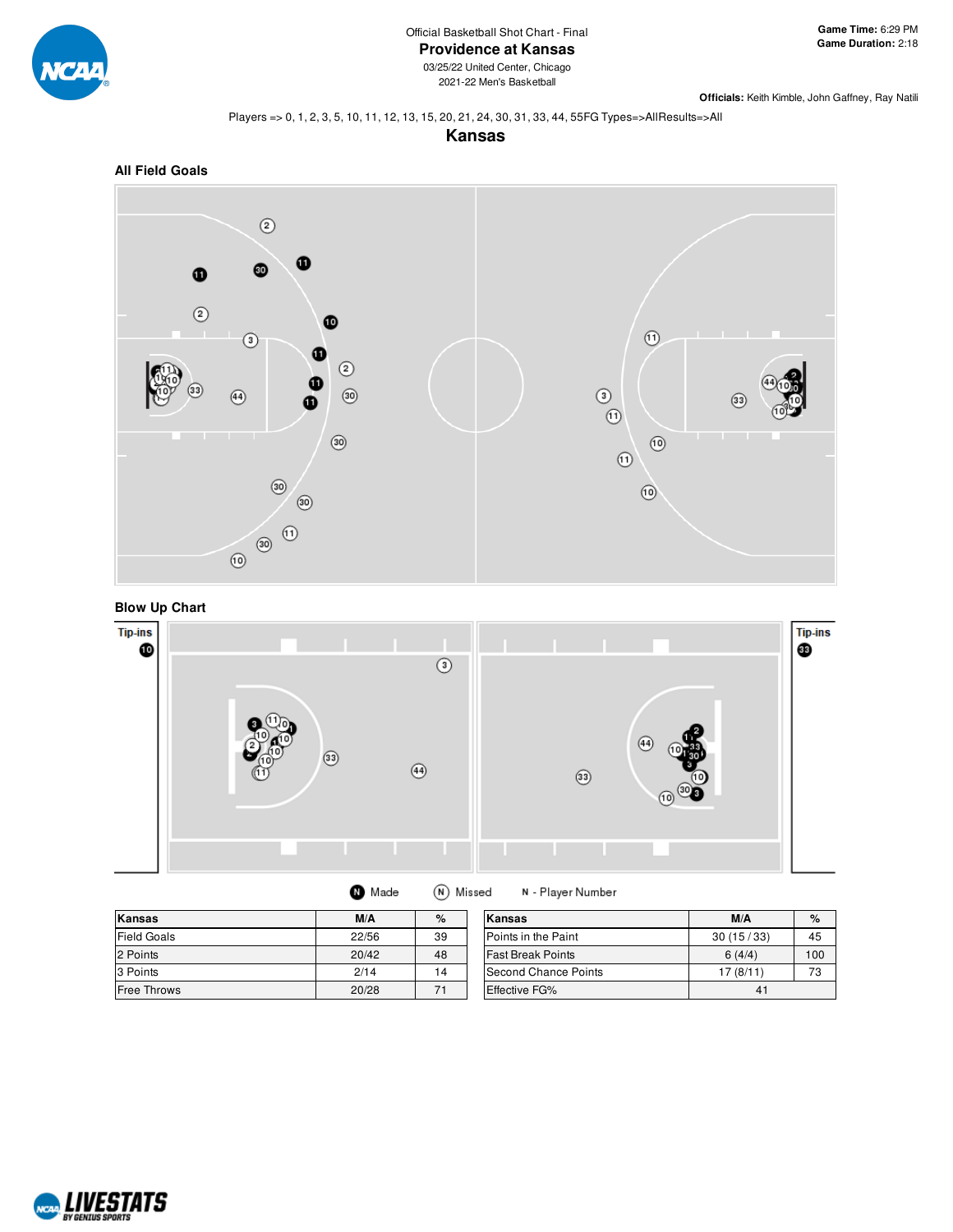

2021-22 Men's Basketball

#### **Providence**

|                                                                              | Quarter               | <b>Time</b> | Quarter               | <b>Time</b> | Time on |              | <b>Score</b>   |                |                |                |                        |            |
|------------------------------------------------------------------------------|-----------------------|-------------|-----------------------|-------------|---------|--------------|----------------|----------------|----------------|----------------|------------------------|------------|
| Lineup                                                                       | On                    | <b>On</b>   | Off                   | Off         | Court   | <b>Score</b> | Diff           |                |                |                | <b>Reb</b> Sti Tov Ass | <b>PPP</b> |
| 0- Watson N/1- Durham A/11- Reeves A/14- Horchler N/15- Minaya<br>J/         | $\mathbf{1}$          | 20:00       | $\mathbf{1}$          | 14:45       | 05:15   | $4 - 4$      | $\mathbf 0$    | 6              | $\mathbf{1}$   | 1              | $\mathbf 0$            | 0.4000     |
| 0- Watson N/4- Bynum J/11- Reeves A/14- Horchler N/15- Minaya J/             | $\mathbf{1}$          | 14:45       | $\mathbf{1}$          | 13:56       | 00:49   | $0 - 2$      | $-2$           | $\mathbf 0$    | $\mathbf 0$    | 1              | $\Omega$               | 0.0000     |
| 0- Watson N/1- Durham A/4- Bynum J/14- Horchler N/15- Minaya J/              | $\mathbf{1}$          | 13:56       | $\mathbf{1}$          | 11:55       | 02:01   | $2 - 7$      | $-5$           | $\overline{c}$ | $\mathbf 0$    | $\mathbf{1}$   |                        | 0.6667     |
| 1- Durham A/4- Bynum J/5- Croswell E/14- Horchler N/15- Minaya J/            | $\mathbf{1}$          | 11:55       | $\mathbf{1}$          | 10:35       | 01:20   | $0-0$        | $\mathbf 0$    | $\mathbf{2}$   | $\mathbf 0$    | $\mathbf 0$    | $\Omega$               | 0.0000     |
| 1- Durham A/4- Bynum J/5- Croswell E/11- Reeves A/15- Minaya J/              | $\mathbf{1}$          | 10:35       | $\mathbf{1}$          | 08:08       | 02:27   | $2 - 2$      | 0              | 3              | $\mathbf 0$    | 0              | $\Omega$               | 0.5000     |
| 0- Watson N/1- Durham A/4- Bynum J/11- Reeves A/14- Horchler N/              | $\mathbf{1}$          | 08:08       | $\mathbf{1}$          | 07:16       | 00:52   | $0 - 2$      | $-2$           | $\mathbf{1}$   | $\mathbf 0$    | $\mathbf 0$    | $\Omega$               | 0.0000     |
| 0- Watson N/1- Durham A/10- Breed A/11- Reeves A/14- Horchler N/             | $\mathbf{1}$          | 07:16       | $\mathbf{1}$          | 05:30       | 01:46   | $0 - 2$      | $-2$           | 3              | $\mathbf 0$    | $\mathbf 0$    | $\mathbf 0$            | 0.0000     |
| 0- Watson N/1- Durham A/4- Bynum J/14- Horchler N/15- Minaya J/              | $\mathbf{1}$          | 05:30       | $\mathbf{1}$          | 01:38       | 03:52   | $7-5$        | $\overline{2}$ | 5              | $\mathbf{1}$   | 0              | $\mathbf{1}$           | 1.1905     |
| 0- Watson N/1- Durham A/11- Reeves A/14- Horchler N/15- Minaya               | $\mathbf{1}$          | 01:38       | $\mathbf{1}$          | 00:55       | 00:43   | $0-0$        | $\mathbf 0$    | $\Omega$       | $\mathbf 0$    | $\Omega$       | $\Omega$               | 0.0000     |
| 1- Durham A/5- Croswell E/11- Reeves A/14- Horchler N/15- Minaya<br>IJ       | $\mathbf{1}$          | 00:55       | $\mathbf{1}$          | 00:05       | 00:50   | $2 - 2$      | $\mathbf 0$    | $\Omega$       | $\mathbf 0$    | $\mathbf 0$    | $\Omega$               | 1.5152     |
| 5- Croswell E/10- Breed A/12- Goodine B/14- Horchler N/15- Minaya<br>J/      | $\mathbf{1}$          | 00:05       | $\mathbf{1}$          | 00:02       | 00:03   | $0 - 0$      | $\mathbf 0$    | $\Omega$       | $\mathbf 0$    | $\Omega$       | $\mathbf 0$            | 0.0000     |
| 5- Croswell E/ 10- Breed A/ 12- Goodine B/ 14- Horchler N/ 24- Fonts<br>A/   | $\mathbf{1}$          | 00:02       | $\overline{c}$        | 20:00       | 00:02   | $0 - 0$      | $\Omega$       | $\Omega$       | $\mathbf 0$    | $\Omega$       | $\Omega$               | 0.0000     |
| 0- Watson N/1- Durham A/11- Reeves A/14- Horchler N/15- Minaya<br>J/         | $\overline{2}$        | 20:00       | $\overline{2}$        | 18:04       | 01:56   | $2 - 2$      | $\Omega$       | $\overline{2}$ | $\mathbf 0$    | $\mathbf{1}$   | $\Omega$               | 0.6667     |
| 0- Watson N/1- Durham A/4- Bynum J/14- Horchler N/15- Minaya J/              | $\overline{2}$        | 18:04       | $\mathbf{2}^{\prime}$ | 16:20       | 01:44   | $2 - 5$      | $-3$           | $\mathbf 0$    | $\mathbf 0$    | 0              | $\mathbf 0$            | 0.8197     |
| 1- Durham A/4- Bynum J/5- Croswell E/14- Horchler N/15- Minaya J/            | $\overline{2}$        | 16:20       | $\overline{c}$        | 15:27       | 00:53   | $2 - 1$      | $\mathbf{1}$   | $\mathbf{1}$   | $\mathbf 0$    | 1              | $\mathbf{1}$           | 1.0000     |
| 1- Durham A/5- Croswell E/11- Reeves A/14- Horchler N/15- Minaya             | $\overline{2}$        | 15:27       | 2                     | 07:17       | 08:10   | $19-10$      | 9              | 9              | $\overline{c}$ | 0              | $\overline{4}$         | 1.4264     |
| 0- Watson N/1- Durham A/11- Reeves A/14- Horchler N/15- Minaya<br>$\cdot$ I/ | $\mathbf{2}$          | 07:17       | $\overline{2}$        | 06:10       | 01:07   | $4 - 3$      | $\mathbf{1}$   | $\mathbf 0$    | $\mathbf 0$    | $\mathbf 0$    | $\mathbf 0$            | 2.1277     |
| 1- Durham A/4- Bynum J/5- Croswell E/14- Horchler N/15- Minaya J/            | $\overline{2}$        | 06:10       | $\overline{2}$        | 02:55       | 03:15   | $4 - 10$     | $-6$           | $\overline{2}$ | $\mathbf 0$    | $\overline{2}$ | $\mathbf{1}$           | 0.6803     |
| 0- Watson N/1- Durham A/11- Reeves A/14- Horchler N/15- Minaya               | $\overline{2}$        | 02:55       | $\overline{c}$        | 00:43       | 02:12   | $5 - 2$      | 3              | $\mathbf{2}$   | $\mathbf{0}$   | $\Omega$       | $\overline{2}$         | 1.2500     |
| 1- Durham A/4- Bynum J/11- Reeves A/14- Horchler N/15- Minaya J/             | $\mathbf{2}^{\prime}$ | 00:43       | $\mathbf{2}^{\prime}$ | 00:27       | 00:15   | $0 - 1$      | $-1$           | $\mathbf 0$    | $\mathsf 0$    | 0              | $\mathbf{0}$           | 0.0000     |
| 1- Durham A/5- Croswell E/11- Reeves A/14- Horchler N/15- Minaya             | $\overline{2}$        | 00:27       | $\overline{2}$        | 00:16       | 00:12   | $2 - 2$      | $\mathbf 0$    | $\mathbf 0$    | $\mathbf{0}$   | $\Omega$       | $\mathbf 0$            | 2.0000     |
| 1- Durham A/4- Bynum J/11- Reeves A/14- Horchler N/15- Minaya J/             | $\mathbf{2}$          | 00:16       | 2                     | 00:10       | 00:06   | $2 - 1$      | $\mathbf{1}$   | $\mathbf 0$    | $\mathbf 0$    | $\mathbf 0$    | $\Omega$               | 1.5152     |
| 4- Bynum J/ 10- Breed A/ 11- Reeves A/ 14- Horchler N/ 15- Minaya J/         | $\mathbf{2}$          | 00:10       | $\overline{c}$        | 00:09       | 00:01   | $0 - 1$      | $-1$           | 0              | $\mathbf 0$    | 0              | $\Omega$               | 0.0000     |
| 1- Durham A/4- Bynum J/11- Reeves A/14- Horchler N/15- Minaya J/             | $\overline{2}$        | 00:09       | $\overline{c}$        | 00:00       | 00:09   | $2 - 2$      | $\Omega$       | $\mathbf 0$    | $\mathbf 0$    | $\mathbf 0$    | $\mathbf 0$            | 1.0000     |

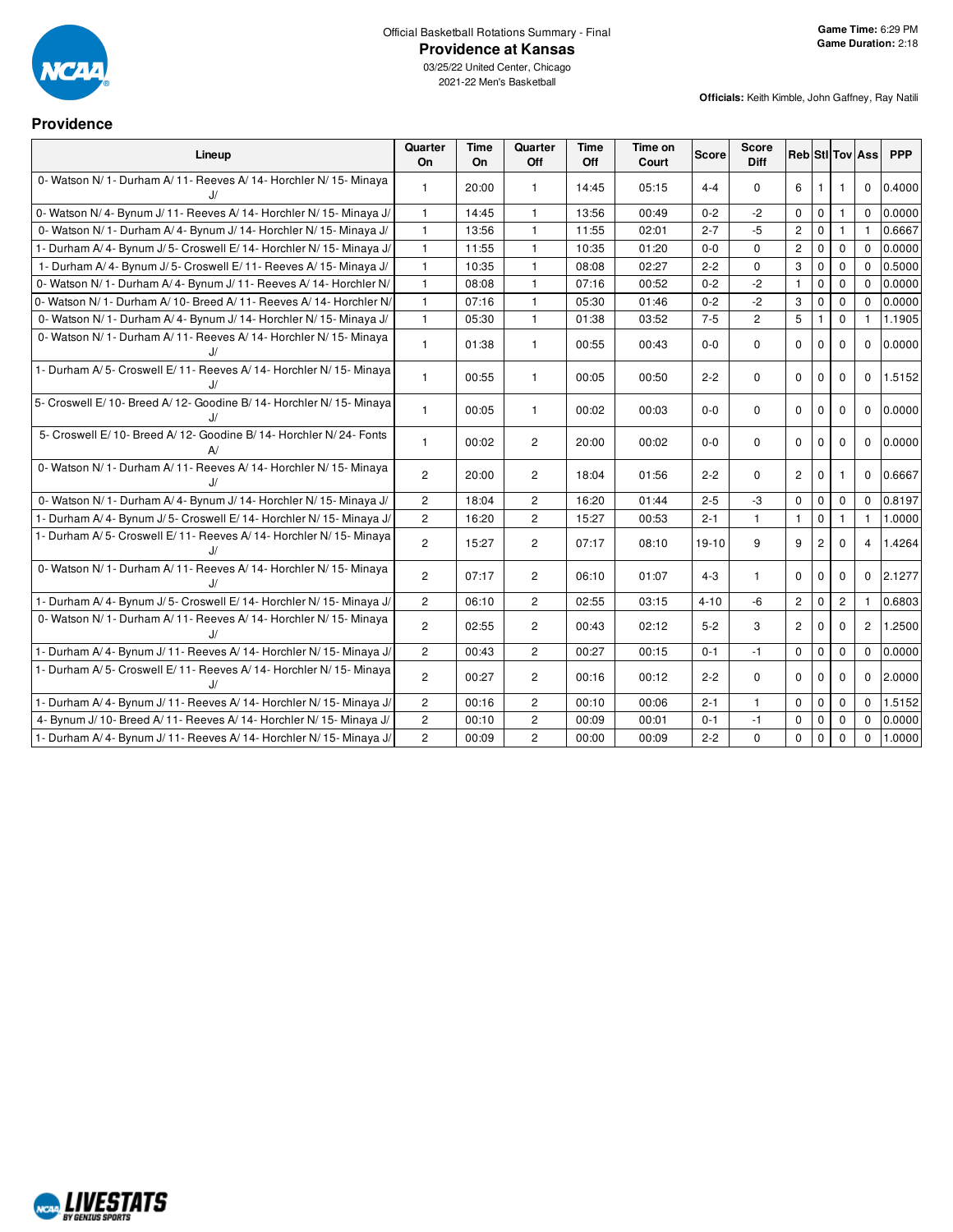

2021-22 Men's Basketball

**Officials:** Keith Kimble, John Gaffney, Ray Natili

#### **Kansas Lineup Quarter On Time On Quarter Off Time Off Time on Court Score Score Diff Reb Stl Tov Ass PPP** 2- Braun C/ 3- Harris D/ 10- Wilson J/ 30- Agbaji O/ 33- McCormack D/ 1 20:00 1 14:45 05:15 4-4 0 10 1 3 1 0.4444 2- Braun C/ 10- Wilson J/ 11- Martin R/ 30- Agbaji O/ 44- Lightfoot M/ 1 14:45 1 11:55 02:50 9-2 7 2 1 0 1 1.8000 10- Wilson J/ 11- Martin R/ 30- Agbaji O/ 44- Lightfoot M/ 55- Coleman-Lands J/ 1 | 11:55 | 1 | 10:35 | 01:20 | 0-0 | 0 | 2 | 0 | 0 | 0 | 0.0000 | 10- Wilson J/ 11- Martin R/ 30- Agbaji O/ 33- McCormack D/ 55- Coleman-Lands J/ 1 | 10:35 | 1 | 10:35 | 00:00 | 0-0 | 0 | 0 | 0 | 0 | 0 | 0.0000 | 2- Braun C/ 11- Martin R/ 30- Agbaji O/ 33- McCormack D/ 55- Coleman-Lands J/ 1 | 10:35 | 1 | 08:08 | 02:27 | 2-2 | 0 | 4 | 0 | 0 | 0 | 0.6667| 2- Braun C/ 3- Harris D/ 10- Wilson J/ 11- Martin R/ 33- McCormack D/ | 1 08:08 | 1 06:37 | 01:31 | 2-0 | 2 | 1 0 | 0 | 0 | 1.0000 2- Braun C/ 3- Harris D/ 10- Wilson J/ 11- Martin R/ 44- Lightfoot M/ 1 06:37 | 1 06:37 | 00:00 000 0-0 0 0 0 0 0 0 0 0 0.0000 2- Braun C/ 3- Harris D/ 10- Wilson J/ 30- Agbaji O/ 44- Lightfoot M/ 1 06:37 1 03:05 03:32 5-4 1 5 0 0 1 0.8333 2- Braun C/ 10- Wilson J/ 11- Martin R/ 30- Agbaji O/ 33- McCormack D/ 1 03:05 1 00:05 03:00 4-5 -1 3 0 2 0 1.0000 2- Braun C/ 10- Wilson J/ 11- Martin R/ 30- Agbaji O/ 55- Coleman-Lands  $J/$ 1 | 00:05 | 2 | 20:00 | 00:05 | 0-0 | 0 | 1 | 0 | 0 | 0 | 0.0000 | 2- Braun C/ 3- Harris D/ 10- Wilson J/ 30- Agbaji O/ 33- McCormack D/ 2 20:00 2 18:40 01:20 0:20 -2 0 0 1 0 1 0 2- Braun C/ 3- Harris D/ 10- Wilson J/ 30- Agbaji O/ 44- Lightfoot M/ 2 18:40 2 15:27 03:13 8-4 4 4 0 0 0 1.6807 2- Braun C/ 10- Wilson J/ 11- Martin R/ 30- Agbaji O/ 44- Lightfoot M/ 2 15:27 2 12:17 03:10 2-6 -4 3 0 3 1 0.2857 3- Harris D/ 10- Wilson J/ 11- Martin R/ 30- Agbaji O/ 33- McCormack D/ 2 12:17 2 09:05 03:12 5-11 -6 1 0 1 1 1.0504 2- Braun C/ 10- Wilson J/ 11- Martin R/ 30- Agbaji O/ 44- Lightfoot M/ 2 09:05 2 07:17 01:48 3-2 1 1 1 0 0 0 1.0417 2- Braun C/ 3- Harris D/ 10- Wilson J/ 11- Martin R/ 33- McCormack D/ 2 07:17 2 05:32 01:45 3-6 -3 0 0 0 0 1.0417 2- Braun C/ 10- Wilson J/ 11- Martin R/ 30- Agbaji O/ 33- McCormack D/ | 2 | 05:32 | 2 | 00:43 | 04:49 | 12-7 5 | 5 | 1 | 0 | 2 | 1.3216 2- Braun C/ 3- Harris D/ 10- Wilson J/ 11- Martin R/ 30- Agbaji O/ | 2 | 00:43 | 2 | 00:00 | 00:43 | 7-6 | 1 | 1 | 0 | 0 | 1.7677

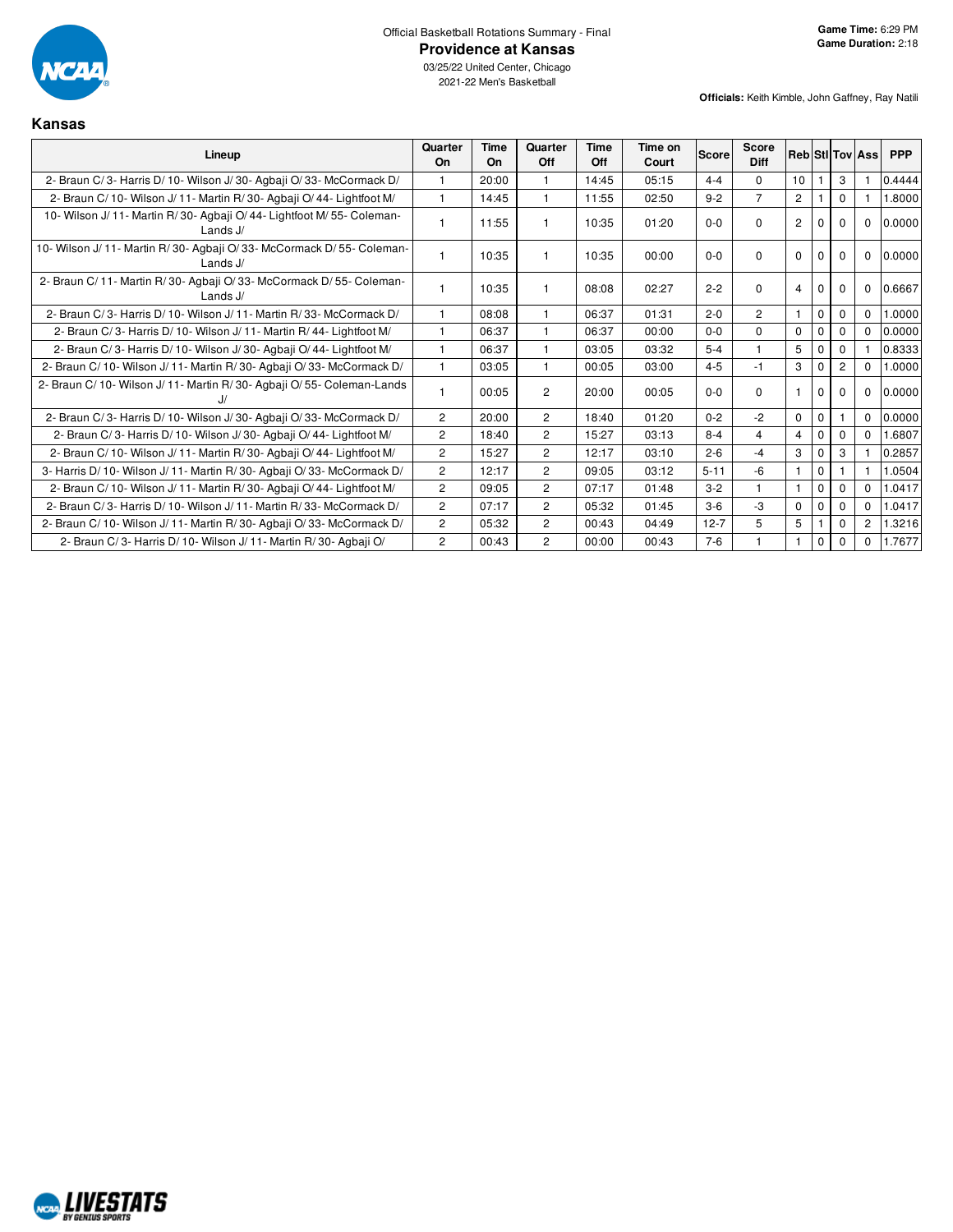

**Officials:** Keith Kimble, John Gaffney, Ray Natili

## **Providence**

| Lineup                                                               | <b>Time</b> | Score     | <b>Score Diff</b> | Pts/Min | <b>Reb</b> | Stl | Tov            | Ass            | <b>PPP</b> |
|----------------------------------------------------------------------|-------------|-----------|-------------------|---------|------------|-----|----------------|----------------|------------|
| 0- Watson N/1- Durham A/11- Reeves A/14- Horchler N/15- Minaya J/    | 11:13       | $15 - 11$ | 4                 | 1.3373  | 10         |     | $\overline{2}$ |                | 0.7545     |
| 1- Durham A/5- Croswell E/11- Reeves A/14- Horchler N/15- Minaya J/  | 09:12       | $23 - 14$ | 9                 | 2.5000  | 9          |     | 0              |                | 1.4706     |
| 0- Watson N/1- Durham A/4- Bynum J/14- Horchler N/15- Minaya J/      | 07:37       | $11 - 17$ | -6                | 1.4442  |            |     |                | $\overline{c}$ | 0.9717     |
| 1- Durham A/4- Bynum J/5- Croswell E/14- Horchler N/15- Minaya J/    | 05:28       | $6 - 11$  | $-5$              | 1.0976  | 5          |     | 3              | $\overline{2}$ | 0.6073     |
| 1- Durham A/4- Bynum J/5- Croswell E/11- Reeves A/15- Minaya J/      | 02:27       | $2 - 2$   | $\Omega$          | 0.8163  | 3          |     | 0              |                | 0.5000     |
| 0- Watson N/1- Durham A/10- Breed A/11- Reeves A/14- Horchler N/     | 01:46       | $0 - 2$   | $-2$              | 0.0000  | 3          |     |                |                | 0.0000     |
| 0- Watson N/1- Durham A/4- Bynum J/11- Reeves A/14- Horchler N/      | 00:52       | $0 - 2$   | $-2$              | 0.0000  |            |     | $\Omega$       |                | 0.0000     |
| 0- Watson N/4- Bynum J/11- Reeves A/14- Horchler N/15- Minaya J/     | 00:49       | $0 - 2$   | $-2$              | 0.0000  | $\Omega$   |     |                |                | 0.0000     |
| 1- Durham A/4- Bynum J/11- Reeves A/14- Horchler N/15- Minaya J/     | 00:30       | $4 - 4$   | $\Omega$          | 8.0000  | $\Omega$   |     | 0              |                | 0.9259     |
| 5- Croswell E/10- Breed A/12- Goodine B/14- Horchler N/15- Minaya J/ | 00:03       | $0 - 0$   | $\Omega$          | 0.0000  | $\Omega$   |     | 0              |                | 0.0000     |
| 5- Croswell E/10- Breed A/12- Goodine B/14- Horchler N/24- Fonts A/  | 00:02       | $0 - 0$   | $\Omega$          | 0.0000  | 0          |     |                |                | 0.0000     |
| 4- Bynum J/ 10- Breed A/ 11- Reeves A/ 14- Horchler N/ 15- Minaya J/ | 00:01       | $0 - 1$   | -1                | 0.0000  | 0          |     |                |                | 0.0000     |